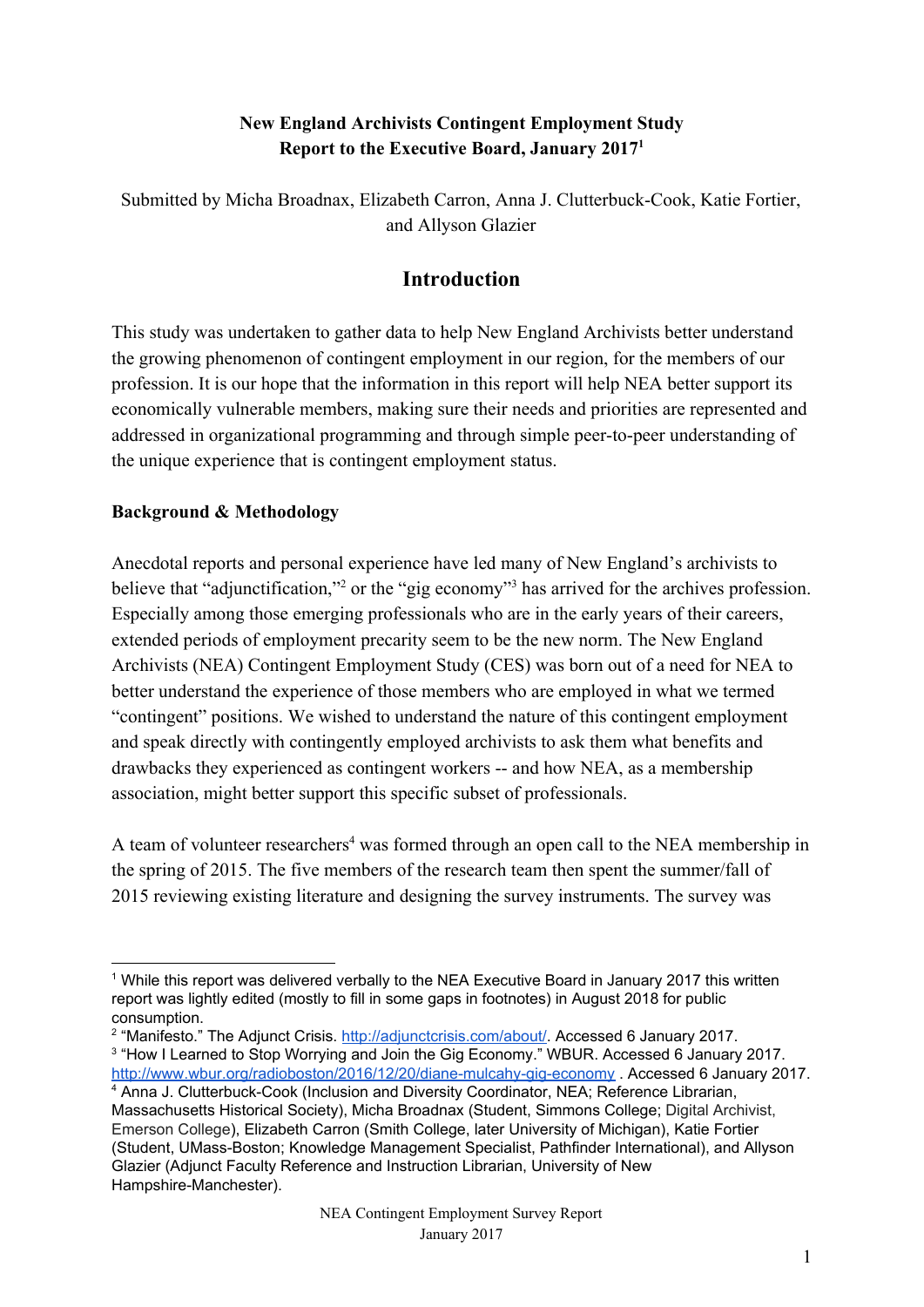launched on 1 April 2016 in conjunction with NEA's Spring 2016 Meeting in Portland, Maine, and remained open until 31 July 2016.

Respondents were eligible to complete the survey if:

- They were working, had worked, or are had sought/were seeking **work in the archival/library science field** within the last ten years (2005-Present) and
- During that time they had live(d) and/or work(ed) **in New England**.
- They were currently **contingently employed**, or had at any time in the past decade experienced contingent employment, as an archivist/librarian.<sup>5</sup>

We promoted the survey on social media, professional listservs, and through personal networks. Seventy (70) participants completed the online survey during that time and twenty-three (23) of those participated in follow-up interviews that took place over the summer/fall of 2016. The results were then analyzed by the research team for this final report.

Between 1 April and 1 October 2016 two members of our research team -- Allyson Glazier and Elizabeth Carron -- also conducted an analysis of aggregate job postings made public on the Simmons Jobline<sup>6</sup> and Archives Gig<sup>7</sup> websites. The purpose of this companion survey was to compare the current job market with the needs and aspirations of the workers we heard from in the primary CES survey and interviews.

This report comprises the final report and recommendations of the CES research team to the Board, as enumerated in the  $2016-2020$  strategic plan.<sup>8</sup> At the time of this writing, the research team has not yet determined whether or not this survey will form the basis of an article for submission to a peer-reviewed journal. Whether or not an article is produced, the anonymized data from the survey will be made available in some form for further analysis by the archives community.

# **Findings**

## **Online Survey**

The online survey was divided into five sections: Demographic Information, Education, Paying for Your Education, Employment History, Contingent Employment Experience (a series of open-ended questions), and finally Experience Job Searching. Below we summarize the findings from the first four and final sections, followed by discussion of the qualitative

<sup>5</sup> Research Statement and Participant Consent Form, see Appendix 1.

<sup>6</sup> <http://blogs.simmons.edu/slis/jobline/>

<sup>7</sup> <https://archivesgig.wordpress.com/>

<sup>&</sup>lt;sup>8</sup> New England Archivists Strategic Plan 2016-2020, 4.5 Inclusion and Diversity, Strategy 2.a, p. 7.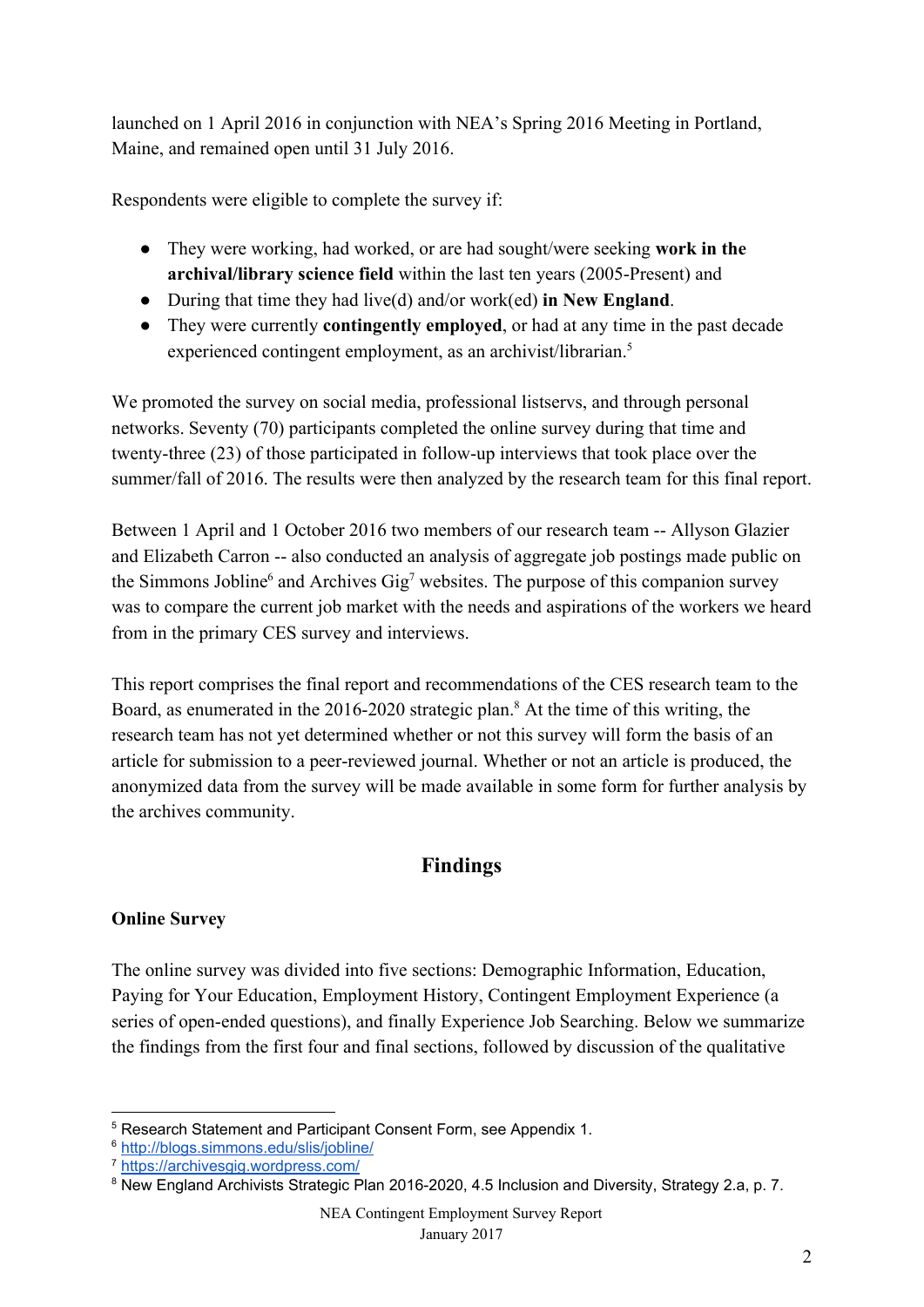responses to both the written Contingent Employment Experience questions and the follow-up semi-structured interviews.

## Part I: Demographic Information

Based on the demographic information provided by study participants, contingently-employed archivists are broadly similar to the NEA membership as a whole. This is not terribly surprising due to the fact that -- while not limited to NEA membership - the survey was promoted most heavily through NEA channels. Fifty (71.4%) of the survey participants currently live in Massachusetts and fifty-two (74.3%) work in the state with a scattering of representation from other states. This is roughly comparable to 2015 membership data showing that 64% of the 737 members of NEA were from Massachusetts with between 3-10% hailing from each of the other five New England states or outside of the region.<sup>9</sup>

|      | <b>CT</b> | <b>ME</b> | <b>MA</b> | <b>NH</b> | <b>RI</b> | <b>VT</b> | Other |
|------|-----------|-----------|-----------|-----------|-----------|-----------|-------|
| Live | ◠<br>∠    |           | 50        | ∽         |           |           | ┍     |
| Work | ി<br>∠    |           | 52        |           |           | - 1       | ┍     |

**Table 1: In which state do you currently live? / In which state do you currently work?**

Over 90% of respondents identified as white (not of Hispanic Latina/o, or Spanish origin), and over 90% identified as female. Forty-eight (68.6%) of the respondents did not identify as LGBT+ and fifty-eight (82.9%) did not identify as dis/abled and/or as someone with chronic mental or physical health concerns. Just under 80% of the respondents were between the ages of 23 and 39 (22 = between 23-29, 33 = between 30-39).

In order to gain a better understanding of respondents' financial situation, we asked a series of questions about their household and economic responsibilities. Almost half of the respondents (48.6%) were renting and living with others, roughly a third (34.3%) were home-owners, and the remainder were in a variety of living situations including 7.1% who were living in the home of a relative. 55.7% of the respondents indicated that they were "sharing significant material resources" with another adult, and 27.1% indicated that they were at least partially financially responsible for at least one other person. Over 90% were either married or partnered and cohabiting.

[intentional space]

<sup>9</sup> According to the handout given to attendees at the 2016 annual business meeting, 474 (64%) of the 2015 members were from Massachusetts, 77 (10%) from Connecticut, 36 (5%) from New Hampshire, 29 (4%) from Rhode Island, 23 (3%) from Maine, 20 (3%) from Vermont, and 76 (10%) from outside of New England.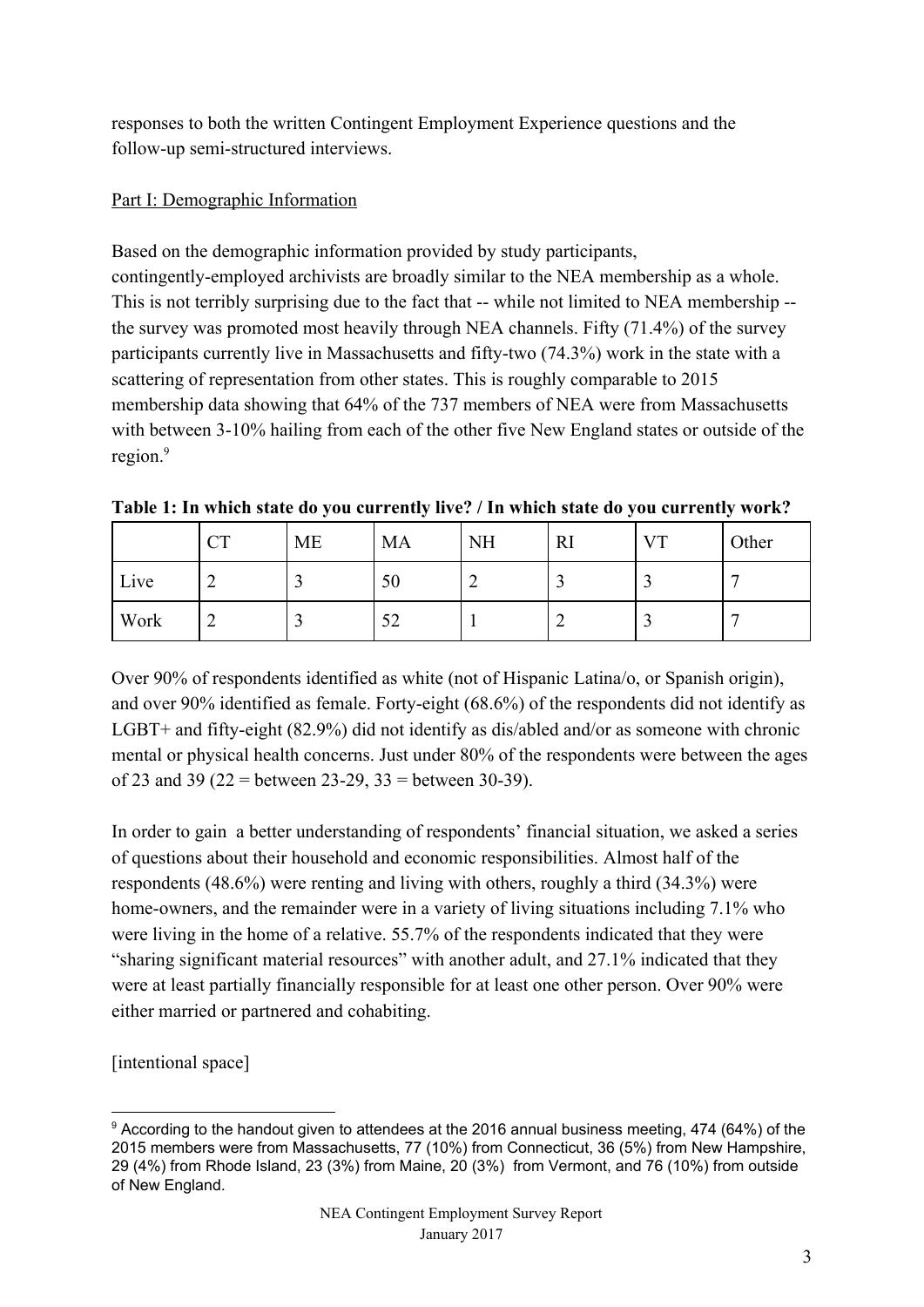#### Part II: Education

Almost all (91.4%) respondents had completed an M.A. and/or M.S. degree at the time of the survey, with three (3) in the midst of postgraduate study, two (2) having obtained a Ph.D., and one having completed a B.A./B.S. 85.7% were not currently enrolled in a degree program and 72.9% were not currently pursuing continuing education relevant to their work. Those who were mostly enrolled in a degree program were (not surprisingly) working towards degrees in archives, library science, or information science. One participant was completing an M.Ed. Those who were engaged in continuing education efforts identified a wide variety of activities including offerings in technology, digital preservation and digital asset management, management, instruction, copyright, digital humanities, and history. When asked to list the subjects in which they obtained formal training, respondents gave a wide variety of answers in addition to library and information science, archives management, and history. While concentrated in the humanities, social science and science disciplines were also represented.

#### Part III: Paying for Your Education

 Almost three-quarters of the respondents took out student loans to finance their higher education with monthly payments ranging from between \$0.00 to \$1,700.00 per month (the majority falling between \$100-500.00). Of the 59 respondents who indicated what repayment plan they were on, 29 were on some form of income-sensitive repayment plan, 13 were on a standard repayment plan and 17 indicated "other." Most were not responsible for another person's debt (such as a spouse's education debt), but 10.2% (6 respondents) indicated that their financial responsibilities included such. We asked whether respondents felt their student loan payments were affordable and while a majority answered with some version of "yes," loan payments often came at the cost of other core expenditures such as home ownership, rent, and savings. The following comments are representative of that type of response:

Yes? They total 23% of my monthly take-home pay and are my second biggest monthly expense (my rent is 24% of my take-home pay)<sup>10</sup>

Define affordable? I am not living in poverty because of them. Are they a hindrance for things I would like to do in life, like buying property? They are affordable in that I am not going to miss payments, but there is large opportunity cost there.<sup>11</sup>

When asked whether their education had been worth the cost in hindsight many answers were mixed. Respondents in general pointed to the gap between student loan burdens and

<sup>&</sup>lt;sup>10</sup> Interviewee #55. Interviews were numbered according to the order of the interviewee's response to the online survey. For example, interviewee #55 was the 55th person to respond to the Google Form survey.

<sup>&</sup>lt;sup>11</sup> Interviewee #01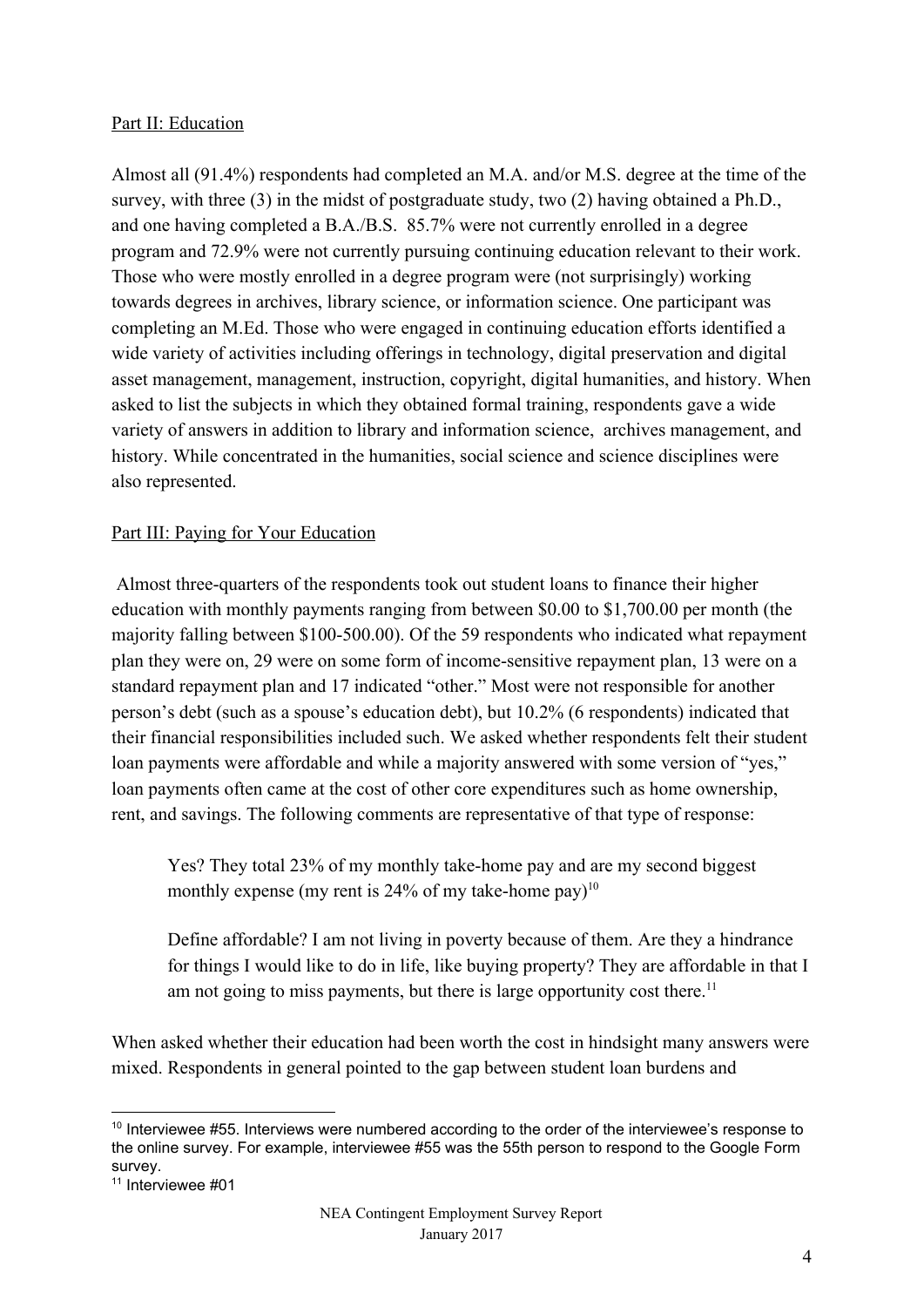anticipated income within the profession as a problem, and many were only able to afford monthly payments on income-sensitive plans.

I think, based on the amount of money archivists make, the cost of the education is not in alignment with the pay. The typical archivist annual income is less than the total base tuition at one of only a few colleges/universities that offer the program in this area. I love being an archivist and wouldn't want to change that, but the cost is overly burdensome. It's ridiculous that people with Master's degrees are earning less than 75,000 - 100,000 per year. I can make more money as an uneducated bookkeeper.<sup>12</sup>

Compared to the alternative of not working in my dream job because I would never have been interviewed without the training that cost me all this money? I suppose it was worth it. Will I ever be out of debt? No.<sup>13</sup>

The archival profession is typical of many career paths in the United States in that wages have not kept pace with the rising cost of living, leaving many workers struggling to cover expenses even when working full time.<sup>14</sup> Close to  $40\%$  of respondents essentially said that the education was not worth the cost. Of the 58 survey respondents that shared, the total debt from undergraduate education was over 1.13 million debt in student loans: That number more than doubled, for the 57 respondents that shared that their total debt for graduate student loans neared close to 2.38 million. And while 21% did not receive non-loan assistance for undergraduate schooling, closer to 45% did not receive non-loan assistance during graduate schooling. This points to the decreased access to sources to help offset the cost of graduate education that is often required for library and information and archival work.

While 35% of respondents said yes, the education was worth it, within in those answers included explanations such as "because I can do what I love." While close to 40% of respondents said that the cost was not worth it, others gave more qualifying answers such maybe, unsure, not yet, and sometimes.

Broadly, the question asked if the respondent thought the education was worth the cost. This question came after a series of questions about money and debt. Some expressed frustration and made the correlation between the (costly) tuition of earning a master's degree in comparison to the early career/underemployed earning potential:

My education was wonderful! But taking out that many loans was stupid, given my earning potential, despite how wonderful the experience was.

<sup>&</sup>lt;sup>12</sup> Interviewee #69

<sup>&</sup>lt;sup>13</sup> Interviewee #34

<sup>&</sup>lt;sup>14</sup> Desilver, Drew. "For most workers, real wages have barely budged in decades." Pew Research Center (9 October 2014).

[http://www.pewresearch.org/fact-tank/2014/10/09/for-most-workers-real-wages-have-barely-budged-f](http://www.pewresearch.org/fact-tank/2014/10/09/for-most-workers-real-wages-have-barely-budged-for-decades/) [or-decades/.](http://www.pewresearch.org/fact-tank/2014/10/09/for-most-workers-real-wages-have-barely-budged-for-decades/) Accessed 25 January 2017.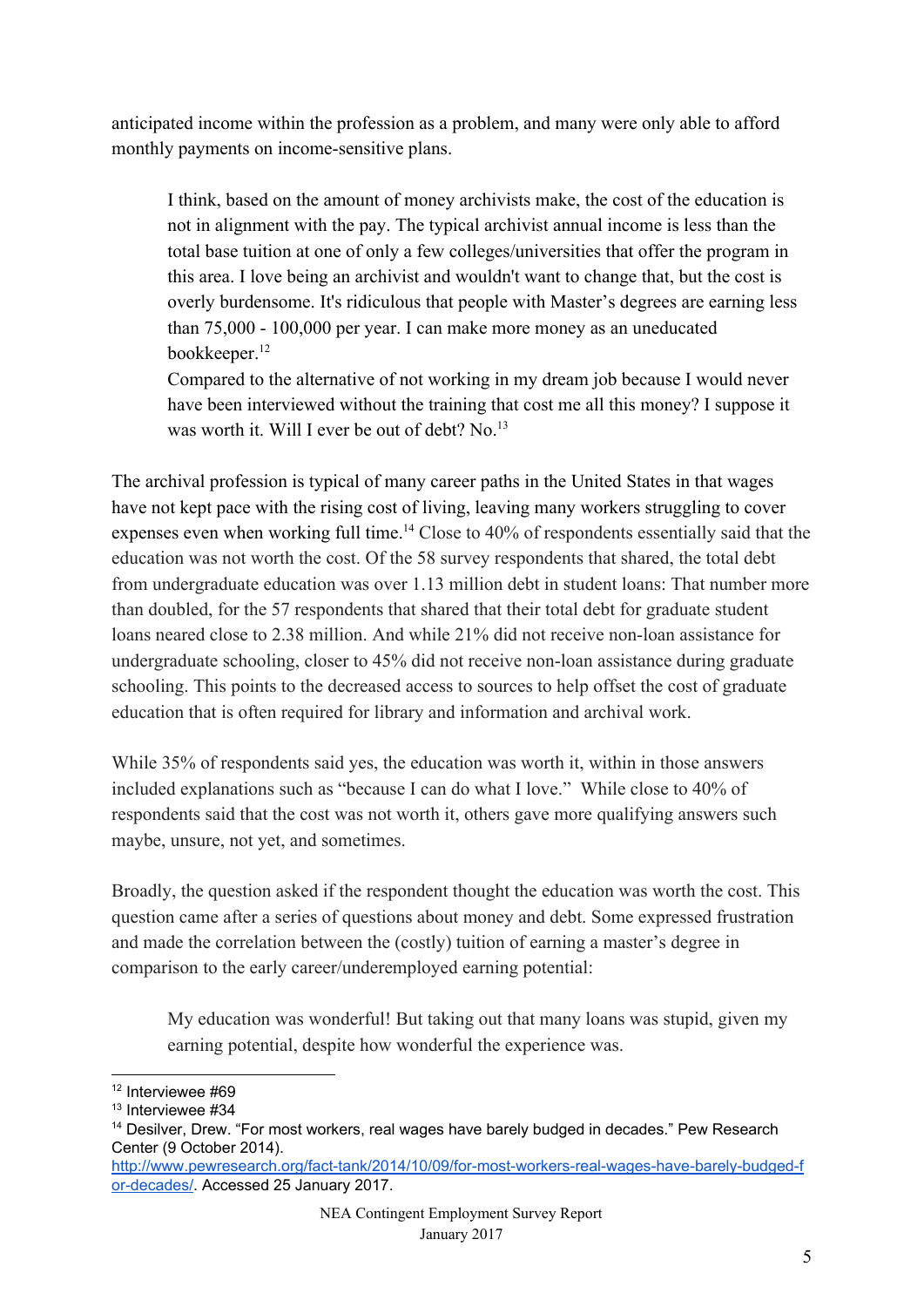I think, based on the amount of money archivists make, the cost of the education is not in alignment with the pay. The typical archivist annual income is less than the total base tuition at one of only a few colleges/universities that offer the program in this area. I love being an archivist and wouldn't want to change that, but the cost is overly burdensome. It's ridiculous that people with masters [sic] degrees are earning less than 75,000 - 100,000 per year. I can make more money as an uneducated bookkeeper.

I do not feel that my MLS was worth the cost, in part because I felt so little of the curriculum prepared me for the actual tasks associated with my job. However, I did not feel, especially in a competitive market like Boston, that I would have any chance of gainful employment without it.

I'm really torn on this question (which I ask myself all the time). I think ultimately I come down on the side of it being worth the debt, but if I wasn't partners with someone with much higher earning power, I think I'd probably say no. I realize how lucky I am in that regard, and I am embarrassed that I rely so heavily on my partner for financial support.<sup>15</sup>

#### Part IV: Employment History

The majority of the respondents (75.7%) described themselves as professional library/archives workers, with the remaining quarter of respondents indicating pre- or paraprofessional, student, or other. The length of time they had spent in the profession working and/or job-seeking since completing their formal education varied from several months to over ten years.

Almost half of all respondents had held a position outside the field since beginning their professional education, with the majority of those individuals holding those jobs in addition to archives work in order to pay the bills or working outside the field because they could not get a job in the field. Unsurprisingly, given the parameters of the study, 72.3% of the respondents had held multiple part-time positions after completing their formal education in order to make ends meet.

The survey allowed respondents to submit information on up to ten positions held; questions asked included position title and terms, institution type, typical hours per week, compensation and benefits, and reason for leaving. In all, respondents provided information on the work conditions of 283 positions. Tables 2 and 3 enumerate the type of positions in which respondents had worked and the types of institutions at which those positions had been held.

 $15$  All of the comments are drawn from the responses to the survey question "Do you feel now, today, that your education was worth the overall cost?"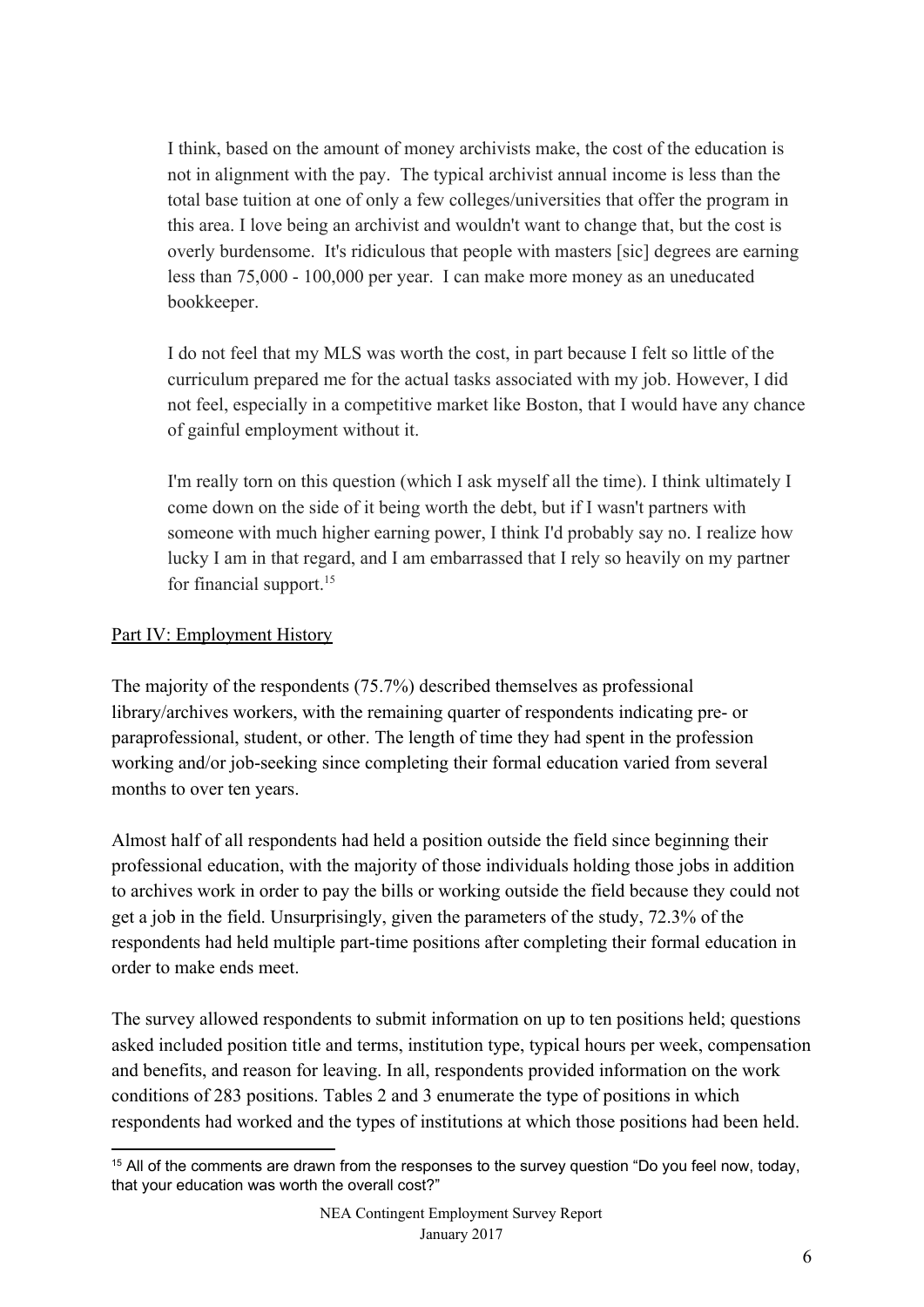| Project      | Contract     | Full-time  | Part-time     | Paraprofessional | Volunteer   |
|--------------|--------------|------------|---------------|------------------|-------------|
| $68(16.8\%)$ | $45(11.1\%)$ | 88 (21.7%) | $129(31.9\%)$ | $ 41(10.1\%)$    | $33(8.1\%)$ |

**Table 2: What was the nature of your position? (check all that apply)**

## [paragraph break intentional] **Table 2: Type of Institution**

| Public University     | Private<br>University | Historical<br>Society | Law Library | Museum       | State/Municipal<br>Government |
|-----------------------|-----------------------|-----------------------|-------------|--------------|-------------------------------|
| $27(9.5\%)$           | $105(37.1\%)$         | $23(8.1\%)$           | $1(0.3\%)$  | $23(8.1\%)$  | $9(3.1\%)$                    |
| Federal<br>Government | Public Library        | Non-Profit            | Consulting  | Corporate    | Other                         |
| $14(4.9\%)$           | $18(6.3\%)$           | $20(7.0\%)$           | $2(0.6\%)$  | 14 $(4.9\%)$ | $27(9.5\%)$                   |

We asked respondents whether or not they had been given a raise during their tenure in the position; of the 253 responses to this question 167 indicated they had been given no raise  $(62.5\%)$  and  $100 (37.4\%)$  said they had been given a raise. In addition,  $117 (41.3\%)$  of those positions had offered various benefits in addition to salary/wages. Of the 41.3% of positions that included benefits, sick time (now mandated for most employers by the state of Massachusetts<sup> $16$ </sup>) and vacation time being the most frequently offered followed by some level of health insurance. Table 4 (below) shows the full results.

| Sick Time       | Vacation/Personal Time   | Health Insurance  | Dental Insurance | Vision Insurance |
|-----------------|--------------------------|-------------------|------------------|------------------|
| $103(88.0\%)$   | $100(85.4\%)$            | $97(82.9\%)$      | 85 (72.6%)       | $60(51.3\%)$     |
| Retirement Plan | <b>Tuition Remission</b> | Childcare Support | Other            |                  |
| $80(68.4\%)$    | 40 $(34.1\%)$            | 11 $(9.4\%)$      | $14(11.9\%)$     |                  |

**Table 4: Benefits offered in addition to salary/wages.**

The research team did not require that respondents complete the survey in chronological order, thus the findings do not allow us to draw conclusions regarding contingent employees movement from insecure to more secure forms of employment over time. However, stories volunteered during follow-up interviews anecdotally suggest that for many (though not all) financially-insecure archivists, a period of insecure and financially unsustainable employment

<sup>&</sup>lt;sup>16</sup> Massachusetts Attorney General. "Earned Sick Time."

[http://www.mass.gov/ago/doing-business-in-massachusetts/workplace-rights/leave-time/earned-sick-ti](http://www.mass.gov/ago/doing-business-in-massachusetts/workplace-rights/leave-time/earned-sick-time.html) [me.html](http://www.mass.gov/ago/doing-business-in-massachusetts/workplace-rights/leave-time/earned-sick-time.html). Accessed 6 January 2017.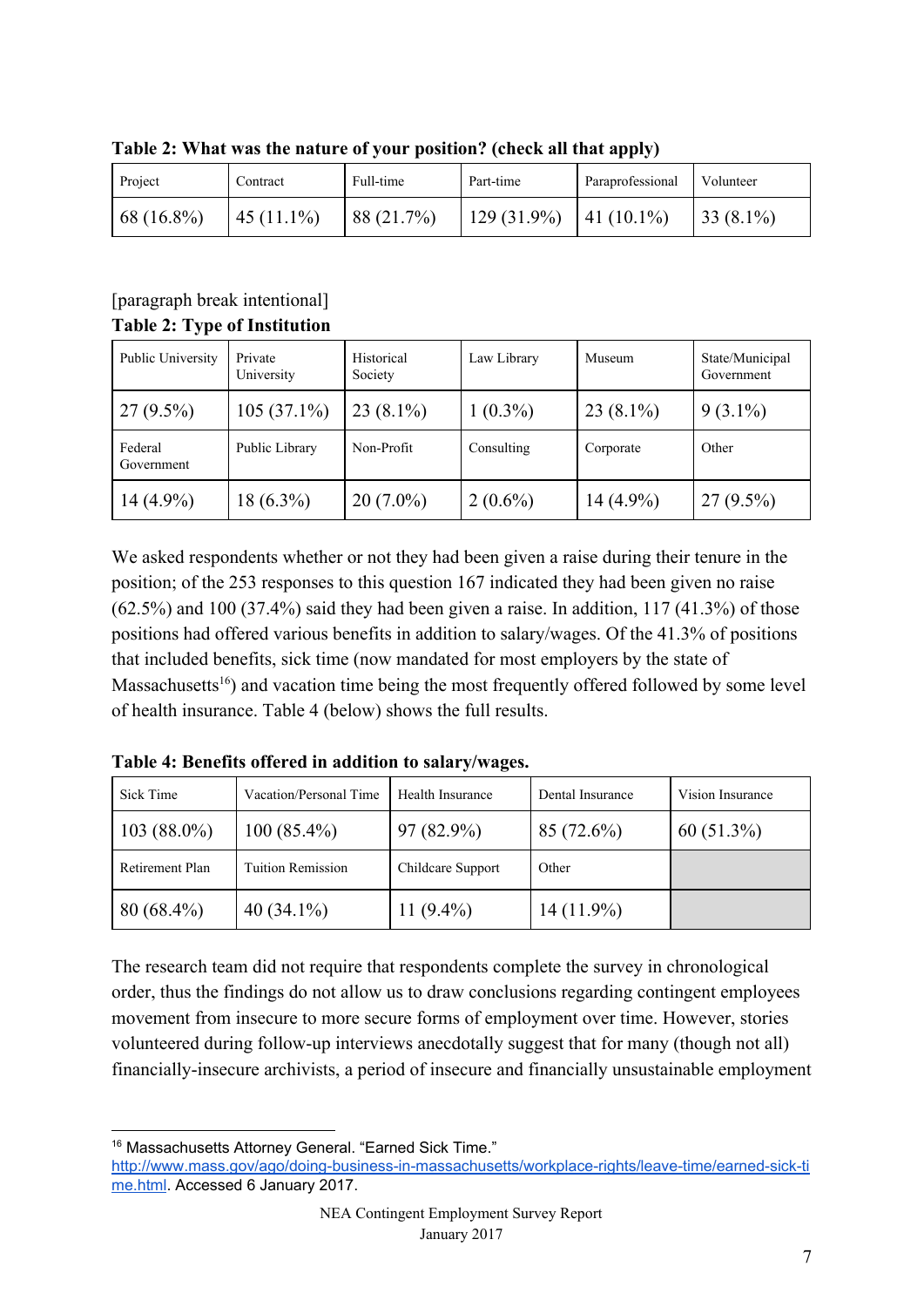was followed by more security and better pay, either in a new position or through internal promotion or expansion of the position into which they were originally hired.

In the end, I bullied my way into a full time job out of one of my part time jobs. I mean bullied a little facetiously, but I advocated very strongly for why they needed to keep me on. Hearing "That's the way it is" when you're talking about working for free, or living off of student loans. It made me far less hopeful that I'd find a job with a living wage. I also don't agree that you work for free and then hope to get hired, that seems to be something exploitative that happens to students.<sup>17</sup>

Interviewer: so you're doing full-time work but in a paraprofessional position (for paraprofessional pay) right?

Interviewee: Yes. My position was converted from a para position and there "wasn't money in the budget line" to make it Professional. So they put the job out knowing full well a recent grad would take it. 2 and a half years later, my position is being converted to a Professional position - mostly due to the incoming union.<sup>18</sup>

## Part VI: Job Search Experience

Almost half (44.3%) of respondents had found their most recent position in the archives/library science field by applying in response to a job announcement; 15.7% had found their current position through networking and 17.1% through internal promotion, suggesting that after entering the field personal relationships with colleagues are almost as important as applying widely in securing work.

# **Contingent Employment Experience: Survey Questions and Interviews**

## Part V: Contingent Employment Experience

Part V of the online survey posed four open-ended questions for respondents to answer:

(1) "What aspects of your contingent employment experience(s) did you like?"

(2) "Which aspects of your contingent employment experience(s) did you dislike?"

(3) Did your contingent/part-time employee experience have any impact on your personal, family, or community life?

(4) What, if anything, would have improved your experience as a contingent employee?

<sup>&</sup>lt;sup>17</sup> Interviewee #27

<sup>18</sup> Interviewee #17. Chatzy transcript; Capitalization and punctuation have not been normalized.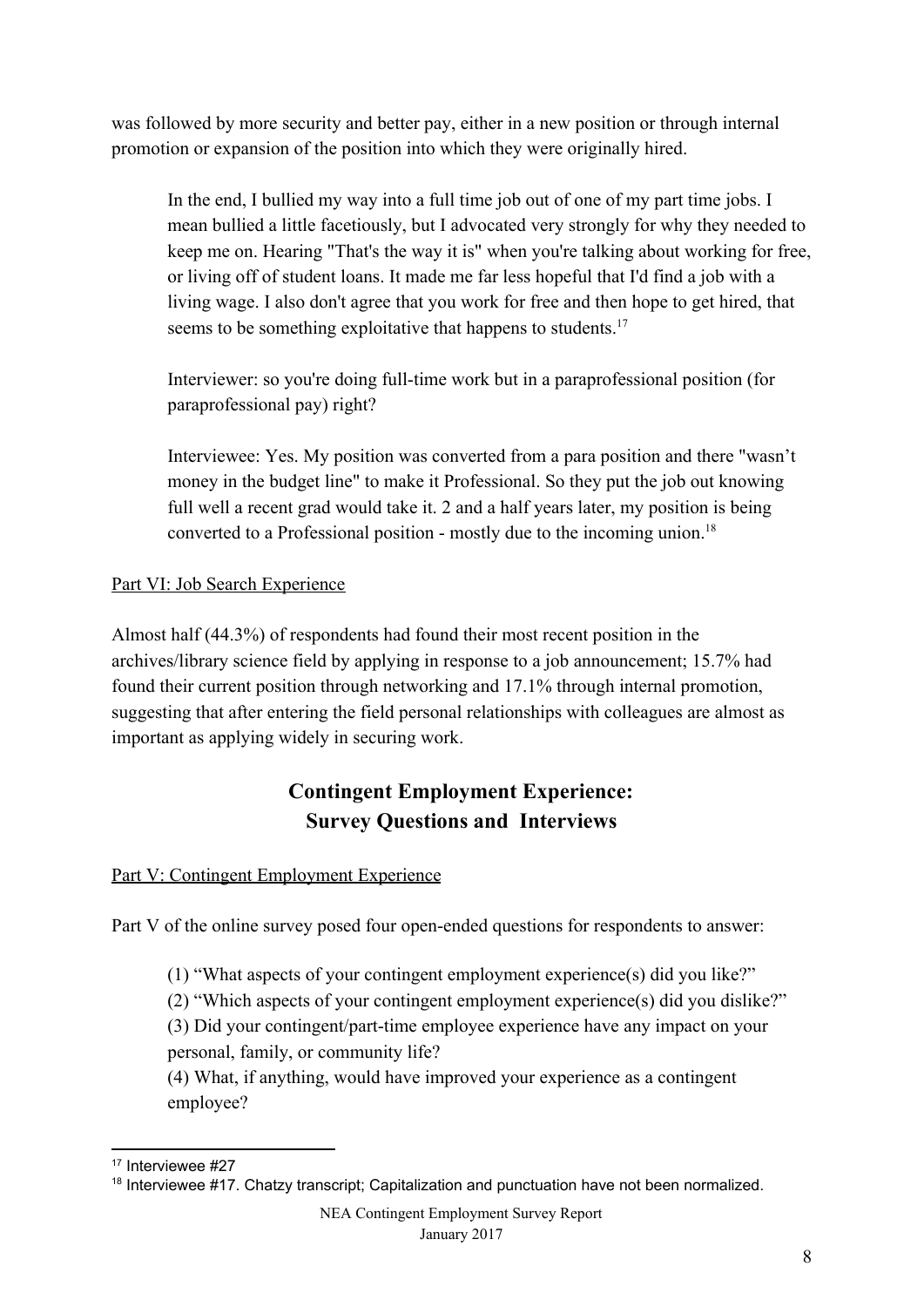In response to the first question, "What aspects of your contingent employment experience(s) did you like?" people pointed toward flexible scheduling and variety of work experience as a plus. Some contingent positions offered professional development opportunities or comparatively generous wages even if the position was short-term.

I liked the ability to make my own schedule. I like the ability to do things during the day (like read in the park).

Being able to work in different institutions and on different projects. This built diverse skills and allowed for broader networking.

Exposure to different management styles and different types of repositories.

Time at home, schedule flexibility, rewarding work, good networking opportunity, great professional development support.

Having the opportunity to work while a student. Sometimes the flexibility of being available to accomplish personal tasks (e.g. car maintenance) during business hours was nice when working part time after completing my degree.

Variety of tasks, degree of autonomy, ability to learn new skills and apply them in different environments.

Colleagues; type of work I was doing.

Schedule flexibility, could travel with husband, do projects when I wanted.

Having time for my kids; volunteering with kid related activities.

Control over my own time.<sup>19</sup>

Employment was, in most cases, preferable to joblessness so at bare minimum an income of any kind was considered a benefit of the position(s). "Having a job," wrote one respondent succinctly. Multiple people indicated that there were very few or no aspects of contingent work they enjoyed.

None.

None!

<sup>&</sup>lt;sup>19</sup> All of the comments are drawn from the responses to the survey question "Which aspects of your contingent employment experience(s) did you like?"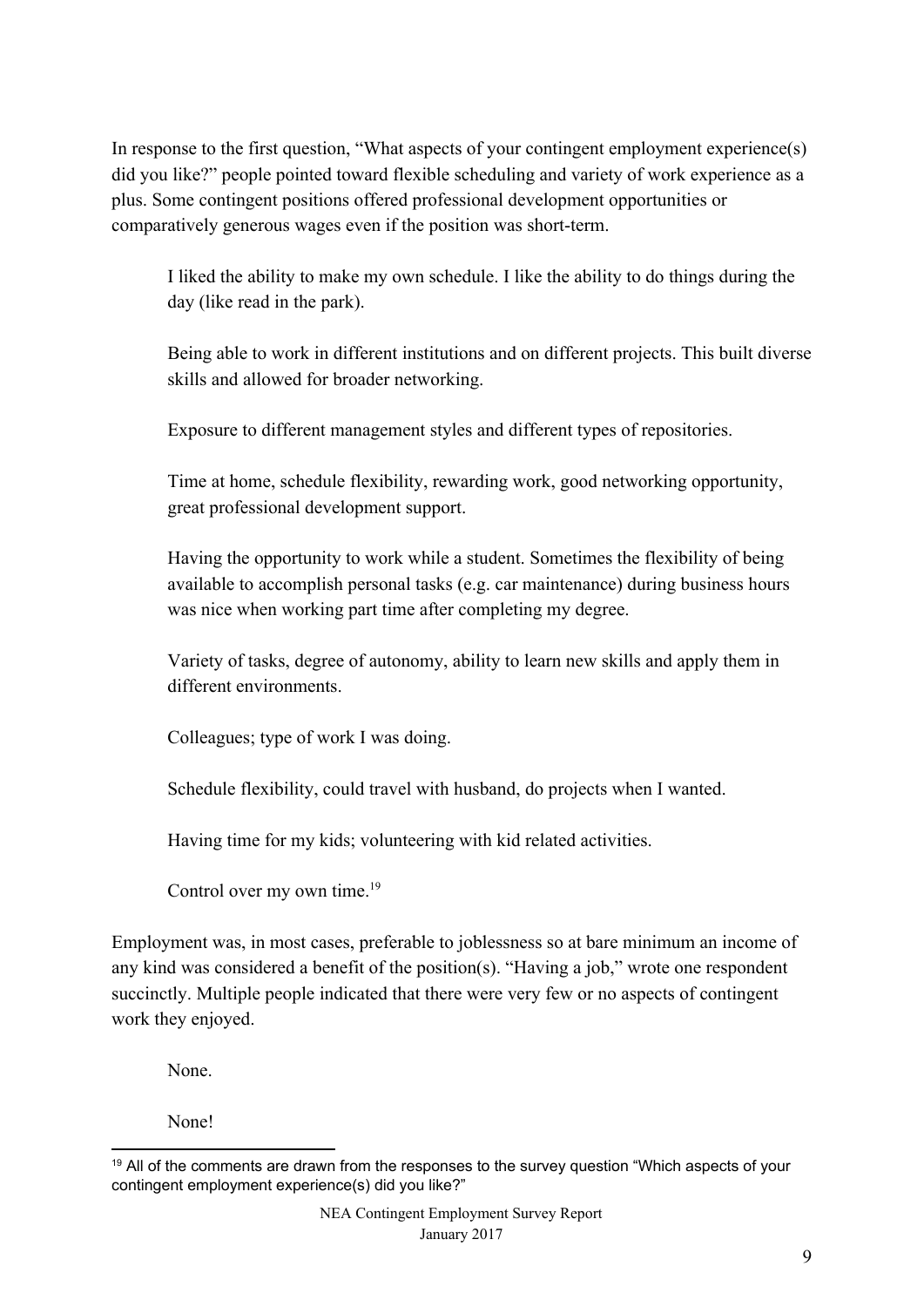Not starving or being homeless. Some positions were interesting.

nothing.

What the fuck kind of an asshole question is that?<sup>20</sup>

In response to the second question, "Which aspects of your contingent employment experience(s) did you dislike?" respondents described in vivid terms the uncertainty and precarity they faced in such positions, the generally low pay and lack of benefits in addition to wages, being closed out of professional development and other workplace opportunities for career advancement (such as committee work). The inability to plan long-term, financially or otherwise, was a major drawback.

Suffering, precariousness, poverty, living in an unheated, uninsulated garret of a 5 bedroom house with 11 people in it. The people at the food stamps office. Sending endless job applications into the void to uniformly meet silence and rejection. Balancing my despair with the knowledge that my generation is fucked and this is not my fault.

I would like to be compensated more fairly for what I what I am doing. At one job it took a long time to get the sick time that was mandated by the state and it made me incredibly discouraged about my institution.

It is very stressful to not know if the job will continue, and I am not treated as a permanent staff member (i.e., my office keeps switching or being taken away, I do not receive a professional development budget, and I am not respected as a professional in the field by my colleagues).

The job insecurity, having to apply for jobs all the time. Unemployment.

The insecurity of term positions renewed every six months; not having the renewal paperwork in hands until days before the term expired; having a supervisor forget to do the renewal paperwork and being automatically terminated by Human Resources.

Difficulty in planning for the future and accurately managing finances -- including proper management of student loan debt, the risk of signing long-term agreements like apartment or car leases, etc. The feeling of my professional experiences being de-valued because my title/job description indicate the temporary nature of contingent employment. The unavoidable anger towards the archives industry -- I love being an

 $20$  Ibid.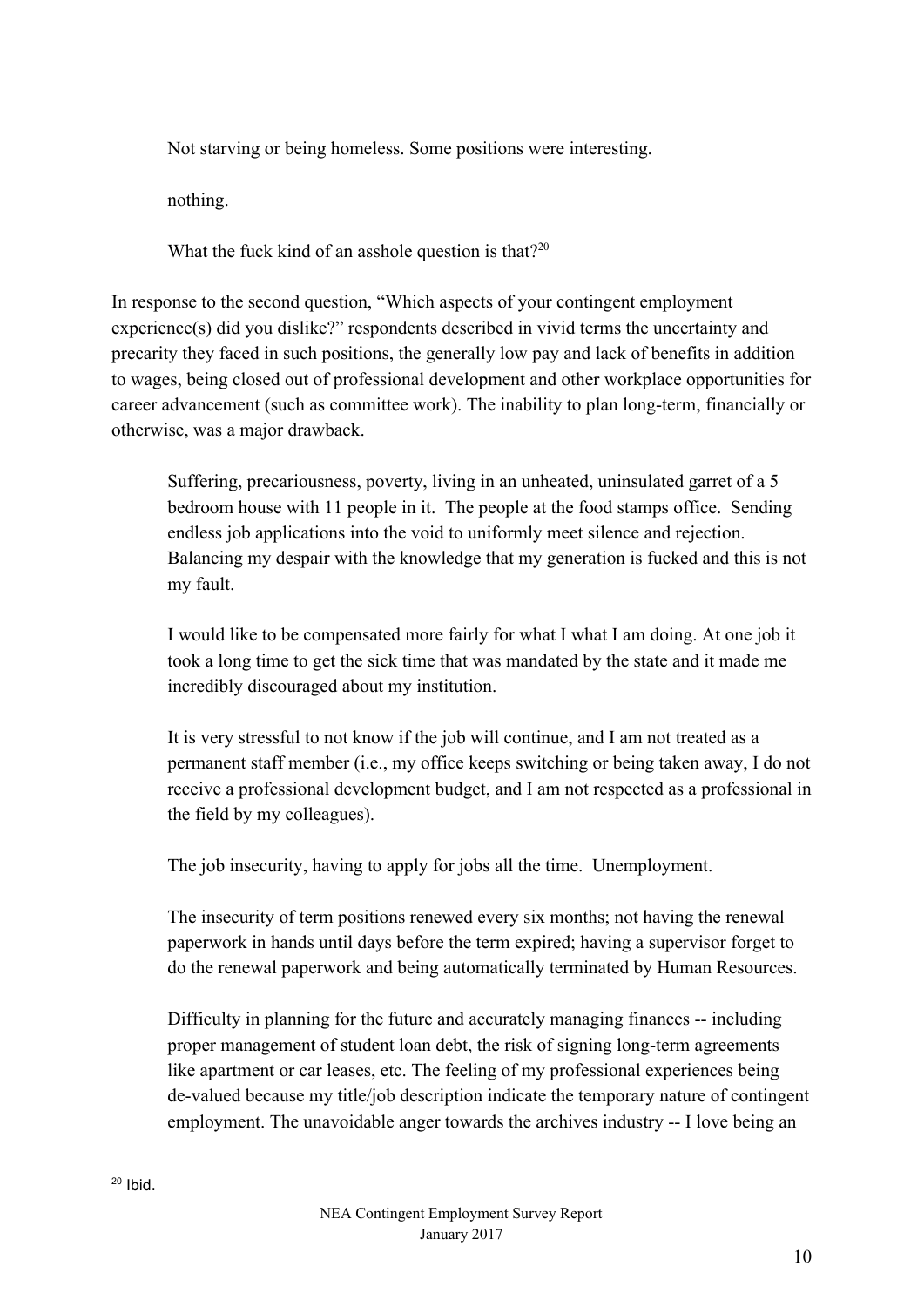archivist but seeing institutions put out calls for multiple part-time, non-benefited jobs, hiring volunteers/students etc is frustrating. It has also soured me against the MLS, as I feel many schools are being incredibly irresponsible with the amount of degrees they offer and the quality of education they provide.

After the third or fourth part time position, I found it hard to believe that I wasn't qualified for any of the entry-level positions that I applied for. I had little to no money, and I was very fortunate that my parents supported me financially. It was extremely stressful not knowing if I was going to be able to pay rent, and when I graduated from grad school I went on MassHealth and food stamps while I worked part time, volunteered, and spent all of my free time job-hunting for any full time job. The only places that ever called me back were way below my skill level and experience and I was fortunate that my current job promoted me to full time after working here for about 18 months.<sup>21</sup>

When asked in the third question how contingent employment impacted their personal, family, and community life, many added to the specific drawbacks of contingent employment by describing the ways in which employment instability put enormous stress on their health and relationships.

I was a ball of stress. I remember going on dates and talking about my employment status and feeling awkward about it - this led to me not trusting my feelings about the relationship and being more hurt about it when it ended then I ought have. It made me rely on community much more than I would have before or do now.

I moved several states away from my spouse for several years in order to have a job as an archivist, which was very difficult emotionally and financially. I hoped that the job would turn into a permanent position, but it has not.

I had no life.

[It was] hard to make friends and/or continue a relationship because I moved so often.

It meant my partner and I had to live with his parents for several years, which we were privileged and grateful to be able to do. We currently live on our own but the stress of contract expirations and last minute renewals when I know that we have car and rent payments have exacerbated my existing anxiety disorder.<sup>22</sup>

<sup>&</sup>lt;sup>21</sup> All of the comments are drawn from the responses to the survey question "Which aspects of your contingent employment experience(s) did you dislike?"

 $22$  All of the comments are drawn from the responses to the survey question "Did your contingent/part-time employee experience have any impact on your personal, family, or community life?"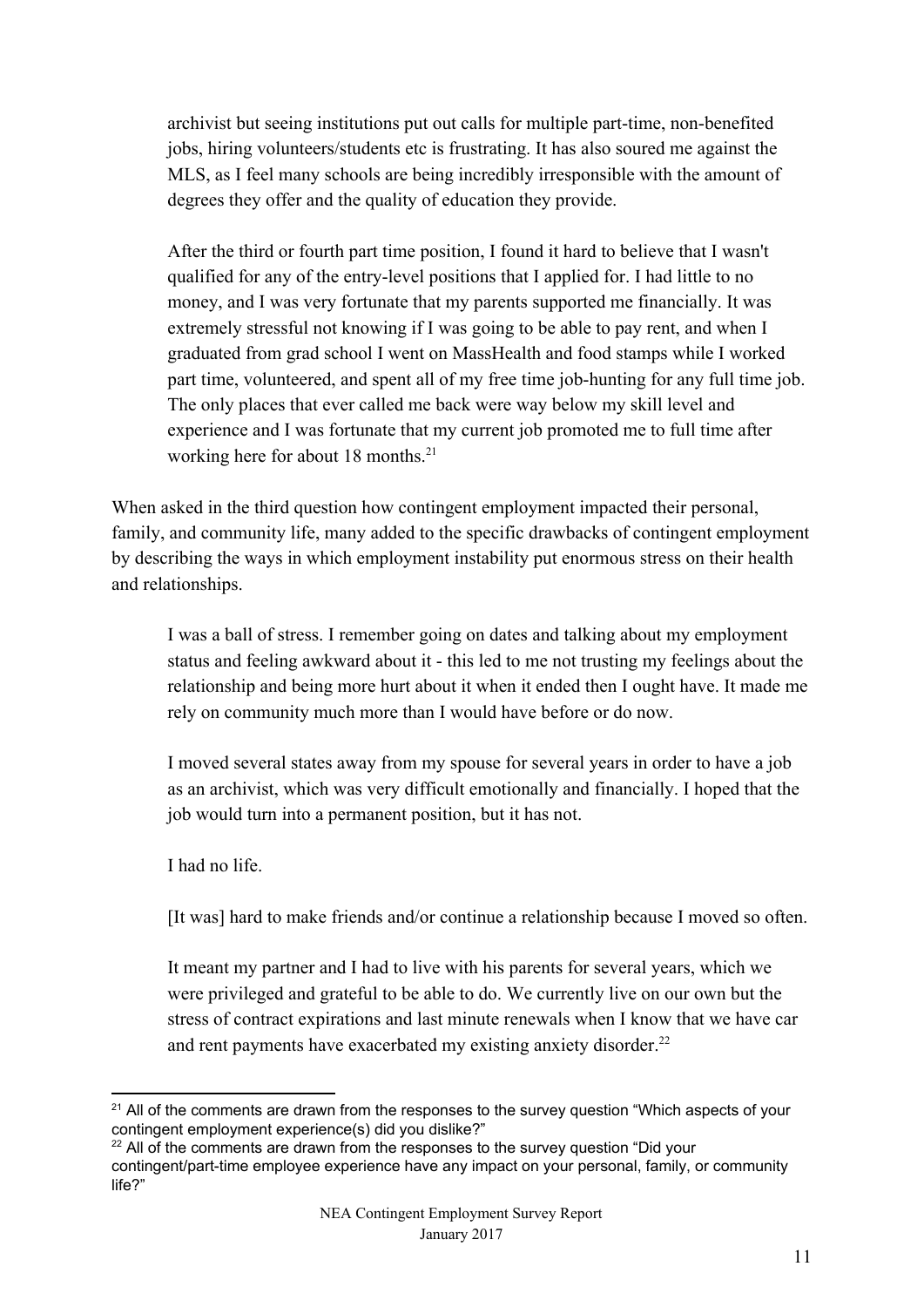Finally, when asked what, if anything, could have improved their experiences as contingent employees more than one respondent agreed with the person who wrote "Not being a contingent employee"! However, aside from not being contingently employed higher wages was overwhelmingly the top priority followed by more stability and other ancillary benefits such as health insurance or opportunities for professional development.

Higher wages, better insurance.

Affordable health insurance!

Having term positions renewed earlier in the term; having longer terms for non-project based work.

Being hired as a part-time employee rather than contractor (access to sick time and some benefits).

Health insurance would make all the difference. I would rather have coverage than a raise at this point.

More control over my scheduling.

Realistic work expectations, and better pay.

At least some professional support.<sup>23</sup>

This is an area where NEA might consider issuing guidelines or best practices, advocating for better working conditions and compensation for part-time staff.

Some respondents wrote of being unhappy in positions yet being reluctant or unable to move to another position due to lack of offers and loss of income. Nearly three-quarters of survey respondents had not turned down a job offer during their most recent search for employment, indicating that this is still very much an employer's marketplace. Although the fact that almost one quarter of respondents *had* turned a position down is perhaps encouraging!

## Interviews

In the twenty-three (23) follow-up interviews conducted by our research team, we drew on the individual responses given to these questions to inform our conversations. In each conversation, we asked the interviewee to reflect on their experience in five broad areas:

<sup>&</sup>lt;sup>23</sup> All of the comments are drawn from the responses to the survey question "What, if anything, would have improved your experience as a contingent employee?"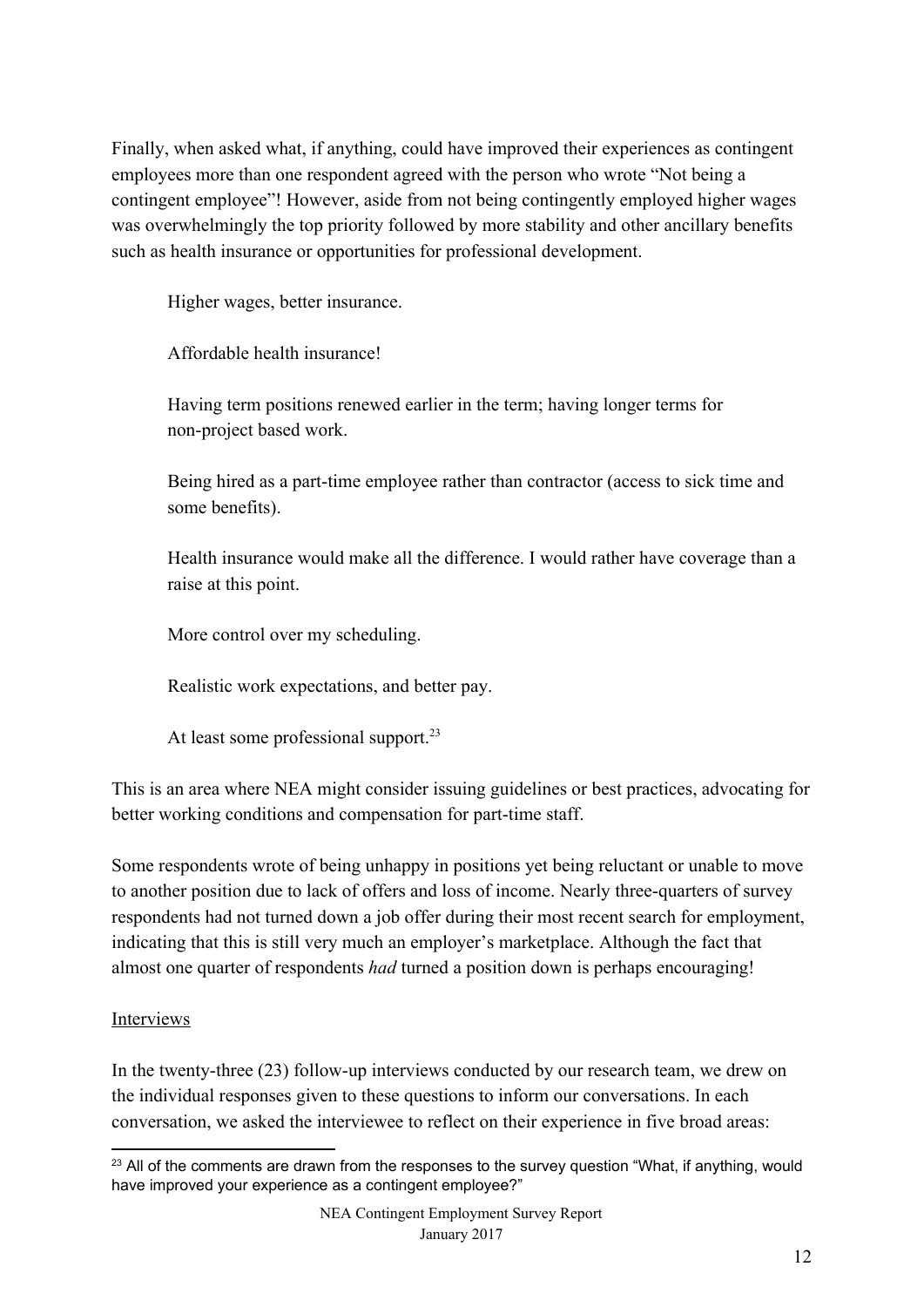- (1) What did they believe the role of NEA could or should be in responding to contingent employment.
- (2) What examples (if any) they had experience of organizations, employers, or communities responding in a positive, constructive way to the realities of contingent employment.
- (3) What contingent employment experiences (if any) had helped them further their careers or reach particular goals in their lives.
- (4) Participants were asked to reflect back on their job search process
- (5) Participants were asked to think about what advice they would have now for either their past selves, considering graduate study in the field or just beginning their careers, or what advice they would have for someone today considering a career in archives.

Our research team then coded each interview for the five question areas and considered the aggregate responses to each question. The following sections summarize and reflect on the responses to each area of questioning.

#### *i. What could or should NEA do in response to contingent employment conditions.*

Interviewees had many concrete suggestions on what NEA's role could be. Many noted the ways in which NEA has already supported them. Participants frequently mentioned that they received great support from the NEA Mentoring Program in terms of advice, problem solving with colleagues, and networking. Several mentioned that they were doing the SAA Mentoring Program and were satisfied with it. Others mentioned their appreciation for REPS for offering networking opportunities and hosting events that were useful to them. Participants also lauded the listserv as well as low costs for memberships and workshops.

Several discussed how NEA could be an advocate for the values of archival work to an external, non-archival audience. One participant noted that it's often difficult to make the pitch to parent institutions for funding for full-time, permanent archivists. The NEA could potentially work on developing guidance (or gather and promote resources that already exist) that understaffed archives could use to advocate for permanent positions, or more staff in general. Another survey participant mentioned that NEA could actively pursue more partnerships with other professional organizations (outside, but closely linked to the archives world) in museum and public history sectors, which could potentially strengthen advocacy efforts. This participant mentioned that these related fields have "so much common ground that the more we strengthen our numbers and grow together, the more we may be able to effect the opinions of political leaders." One participant noted that reporting the issue of contingent employment in the archives -- as this study does -- is exactly what the NEA should be doing.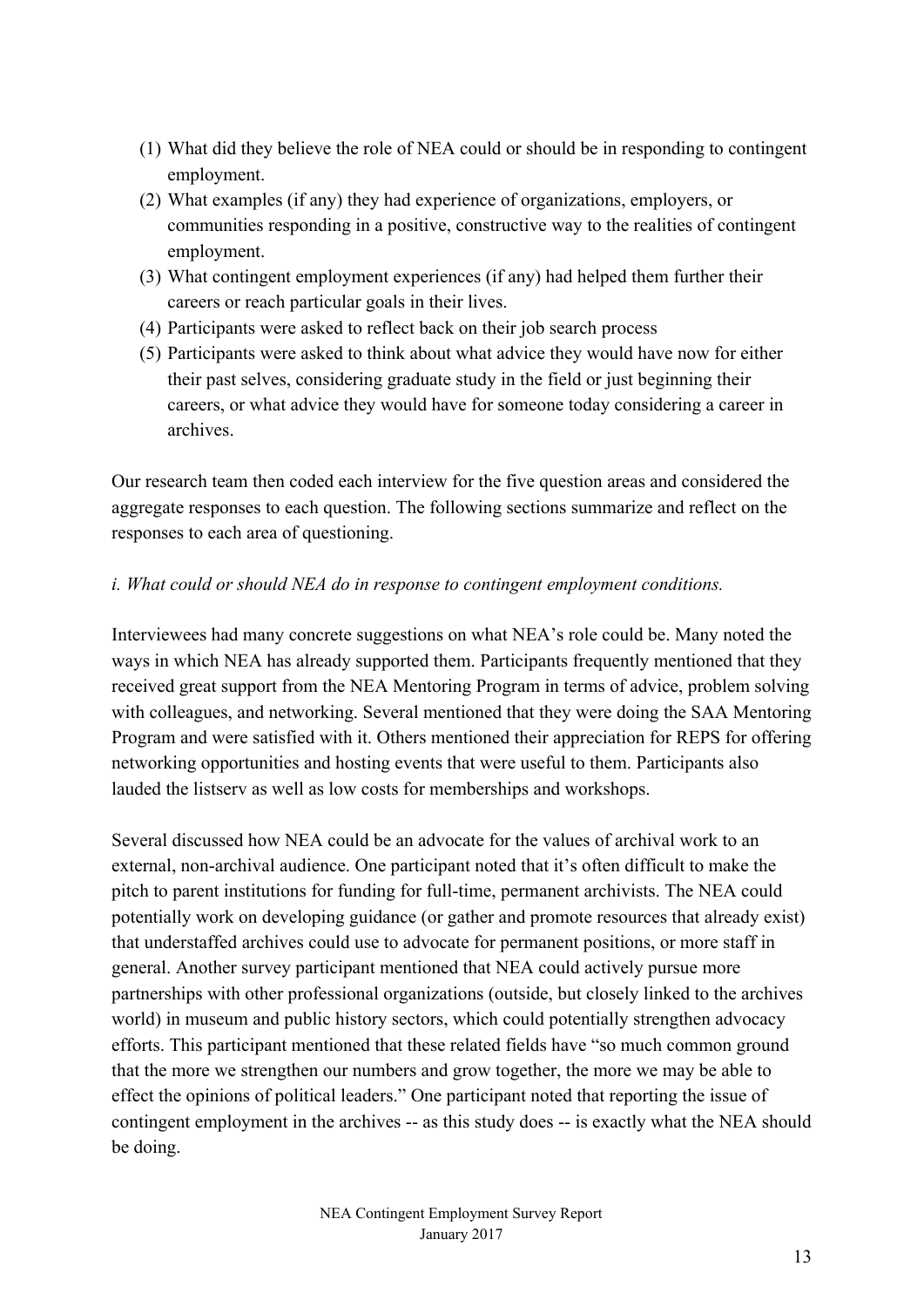Most of the remaining recommendations related to how NEA could be an advocate for archivists themselves, for the quality and rights they should be afforded in their work life. Interviewees suggested a range of workshops that NEA could offer in the future: career planning, management, leadership, job hunting, how to network, resume building and learning to promote your work. One person mentioned that they liked NEA's more technical workshops, but wished there were ones offered at a more intermediate/upper level for professional development and new skills acquisition.

Outside of continuing education, and moving more towards support for those contingently employed, participants had numerous ideas. Ideas included building a pool of professional development funds specifically for contingent employees, starting a NEA Un/underemployed Roundtable, pointing people to resources/helplines for stress related to un/underemployment, and a special peer support group for people who are contingently employed.

Participants also noted that there should be guidance for those that employ contingently-employed archivists. One person suggested that NEA could provide employers with guidance/best practices on internships and guidance on how employers can support contingent employees in their long-term career goals. Additionally, a participant mentioned that there should be guidance for employers on how to write job descriptions suitable to specific positions to help standardize job descriptions and criteria across the profession. Another participant thought NEA could pursue a survey of archivists that have recently hired someone to determine what qualifications people are looking for and why. One person mentioned that NEA should take a firm stance against unpaid internships.

Others shared additional reflections and suggestions for NEA. Some felt that NEA is too narrowly focused on Boston activities, so they were unable to take advantage of NEA as a remote member. Perhaps NEA could push for (or market better) alternative ways for people to engage in remotely, or research mechanisms that would empower people to engage virtually in NEA conversations. Another matter that came up in several interviews was the issue of too many entrants into the job market being graduated from Simmons SLIS. NEA needs to actively engage with Simmons administration to talk about how they can work better to make sure that placement after graduation has a high percentage rate. Simmons needs to work on being clearer to incoming students about the prospect of underemployment.

## *ii. What examples, if any, did interviewees have of organizations, employers, or communities responding in a positive, constructive way to the realities of contingent employment?*

All interviewees who were asked about mentorship said they received positive mentorship on some level. Most noted that many of their most positive mentors were their supervisors both past and present. Many are still in regular contact with former supervisors and freely exchange questions via e-mail. Interviewees mentioned that helpful aspects of mentorship included: asking them their careers goals and offering advice, sharing supervisors' own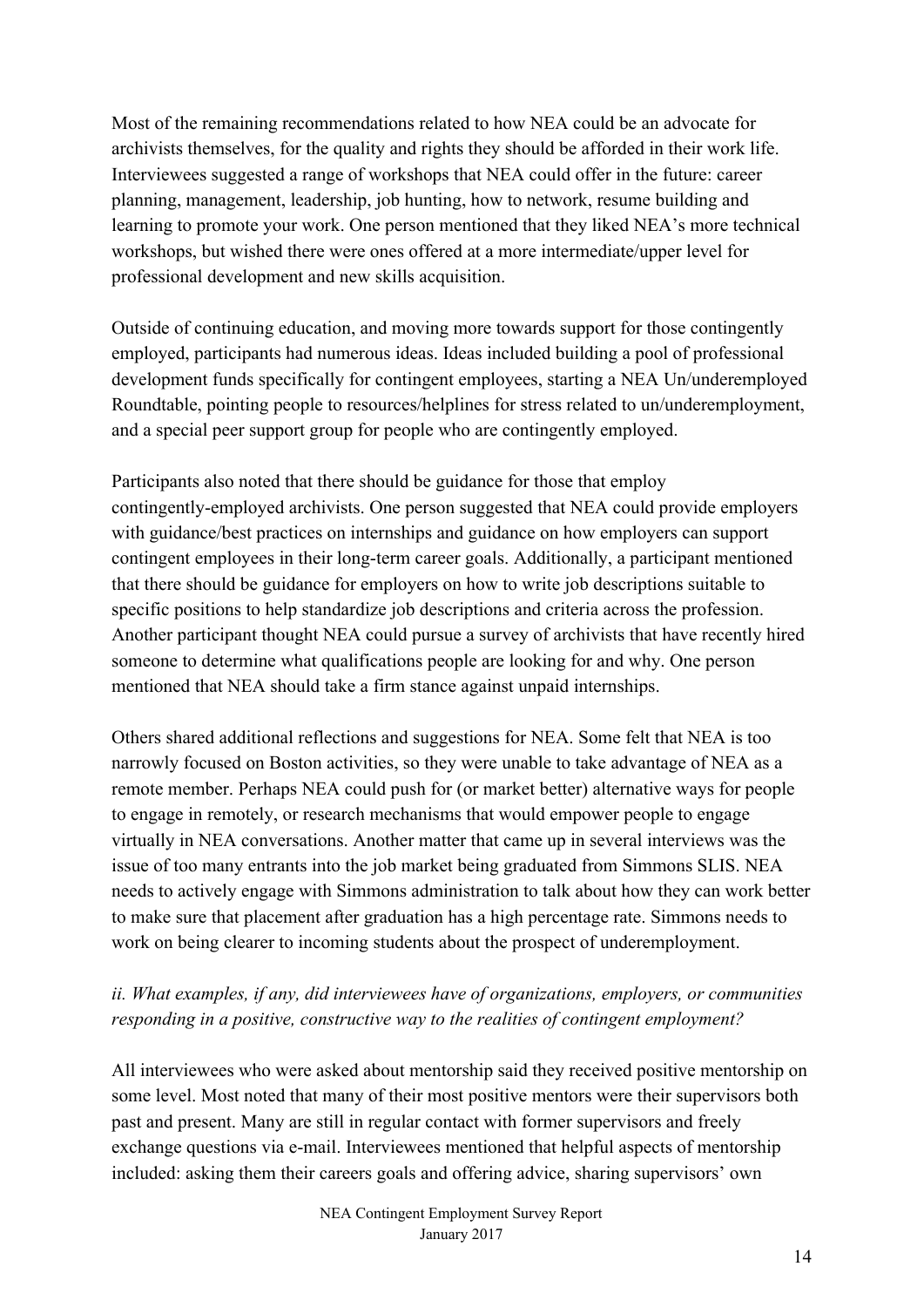professional concerns which was beneficial to one interviewee in thinking about their future career, encouraging participation in professional groups, networking at conferences, and by communicating that they have done great work.

All interviewees who were received mentoring from the NEA or SAA Mentoring Program mentioned that it was a positive experience. These relationships were beneficial for advice about issues with supervisors, applying to new jobs, tips on interviews, and technical questions. Several mentioned that their mentors were a great source of encouragement and motivation, helping enable interviewees seek out new resources and networking opportunities.

One person mentioned that Twitter was a great source for mentors. Two mentioned that professors were not very adequate at mentoring, and instead people turned to former or current supervisors for practical professional advice.

# *iii. What contingent employment experiences (if any) had helped interviewees further their careers or reach particular goals in their lives.*

#### Positive experiences

Interviewee descriptions of positive experiences within contingent positions underscored the responses to the online survey. Most positive experiences centered on the flexibility of being able to try on many hats: working in different repositories and environment, solving a range of different problems, experiencing diverse collections, and developing a range of skills that were not taught as part of educational curricula (filling in the gaps). Several participants noted that it allowed them to explore different avenues within the archival field which helped them to determine where they'd like to develop professionally in their career. As one participant put it, "all of my experiences working part-time have allowed me to grow in some way that completes the bigger picture of my career objectives."<sup>24</sup>

Even though contingent employment wasn't ideal in terms of security, several interviewees noted that their supervisors treated contingent employees as professionals and took their work and input seriously. Many were encouraged by their employers to develop skills that would further their eventual career goals. Several participants appreciated being included in staff department meetings and being treated as though they were permanent staff. One person mentioned that being an intern gave him a lot of perspective on how internships should be run, which prepared him as a professional to provide great internships for incoming students who intern at his organization. Several participants appreciated being included in staff department meetings, in turn being treated as though they were permanent staff.

<sup>24</sup> Interviewee #10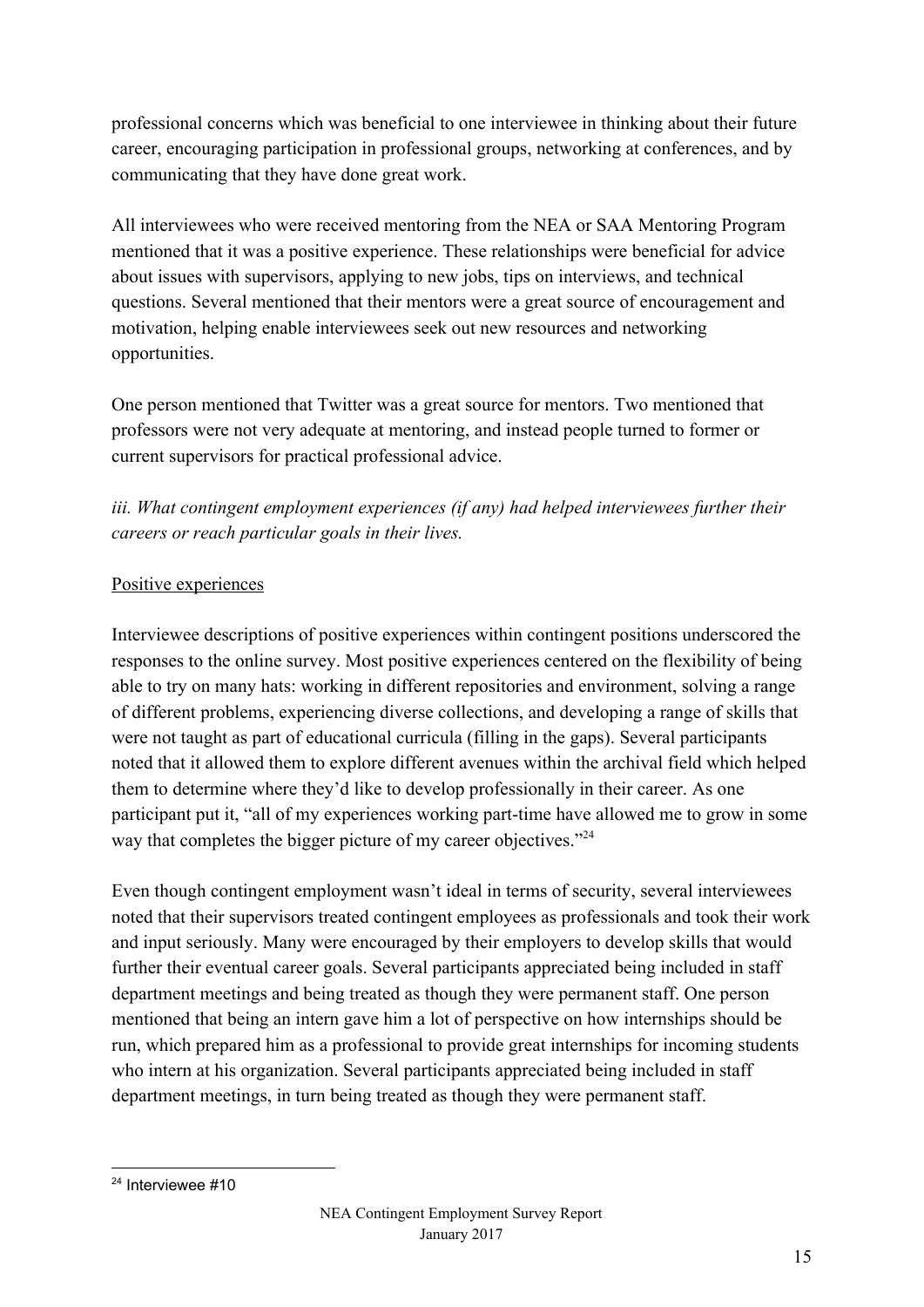One participant noted the range of expertise within contingent positions, mentioning that she's been able to be strategic about developing professionally, even as a contract worker: "Each contract position was also followed by another one with more responsibility - so in that way, I feel like I'm slowly growing my professional ability."<sup>25</sup>

#### Negative experiences

Negative experiences outweighed positive experiences during the qualitative interviews. Some participants noted that supervisors of contingent employment/contract positions were not vested in helping employees professionally develop because they were there to be a specific job with a specific skill set within an allotted time. One participant noted of this experience, "when you're boxed in like that, you can't be a leader. I left them with recommendations regarding the collection I had worked on when my contract was up, but I'm not sure if they took actually implemented any of them."<sup>26</sup> Some mentioned frustration about not being able to attend staff meetings because of their part-time status, which prohibited them from fulling understanding what the archive's operations were. People used emotive words to describe their contingent employment experience: restricted, scared, expendable, annoying, frustrating, and exhausting.

Interviewees also highlighted the ways in which contingent employment affected them on a personal level. One participant mentioned that the lack of organizational support at her work didn't allow them to think about developing professionally: "When you're living hand-to-mouth you aren't planning or thinking long-term."<sup>27</sup> Another participant mentioned, "I feel like I can't plan anything and I need to constantly be working since I don't know when/how long my next job will be." Others mentioned struggling with no benefits and sick time. Low morale and self-esteem were also brought up in several interviews. One person mentioned the emotional task of living in a constant state of uncertainty. Another said of their juggling of simultaneous part-time jobs, "I really think I've lost perspective at this point. I am seriously teetering on the brink of exhaustion between the part-time project archivist job, a part-time reference job, working as an independent researcher for hire, and then continuing the job search and interview prep."<sup>28</sup>

Many viewed the drawbacks of contingent employment as commonplace and accept it as a reality: if you do work that you love, you accept the personal and structural drawbacks that come with part-time work. One interviewee explained, "I stayed committed to taking jobs that involved the kind of work I wanted to be doing, and moving towards doing permanently, even if the jobs paid less, or were less stable than other, less interesting positions."<sup>29</sup> Many

<sup>&</sup>lt;sup>25</sup> Interviewee #38

<sup>&</sup>lt;sup>26</sup> Interviewee #11

<sup>27</sup> Interviewee #02

<sup>28</sup> Interviewee #30

<sup>29</sup> Interviewee #03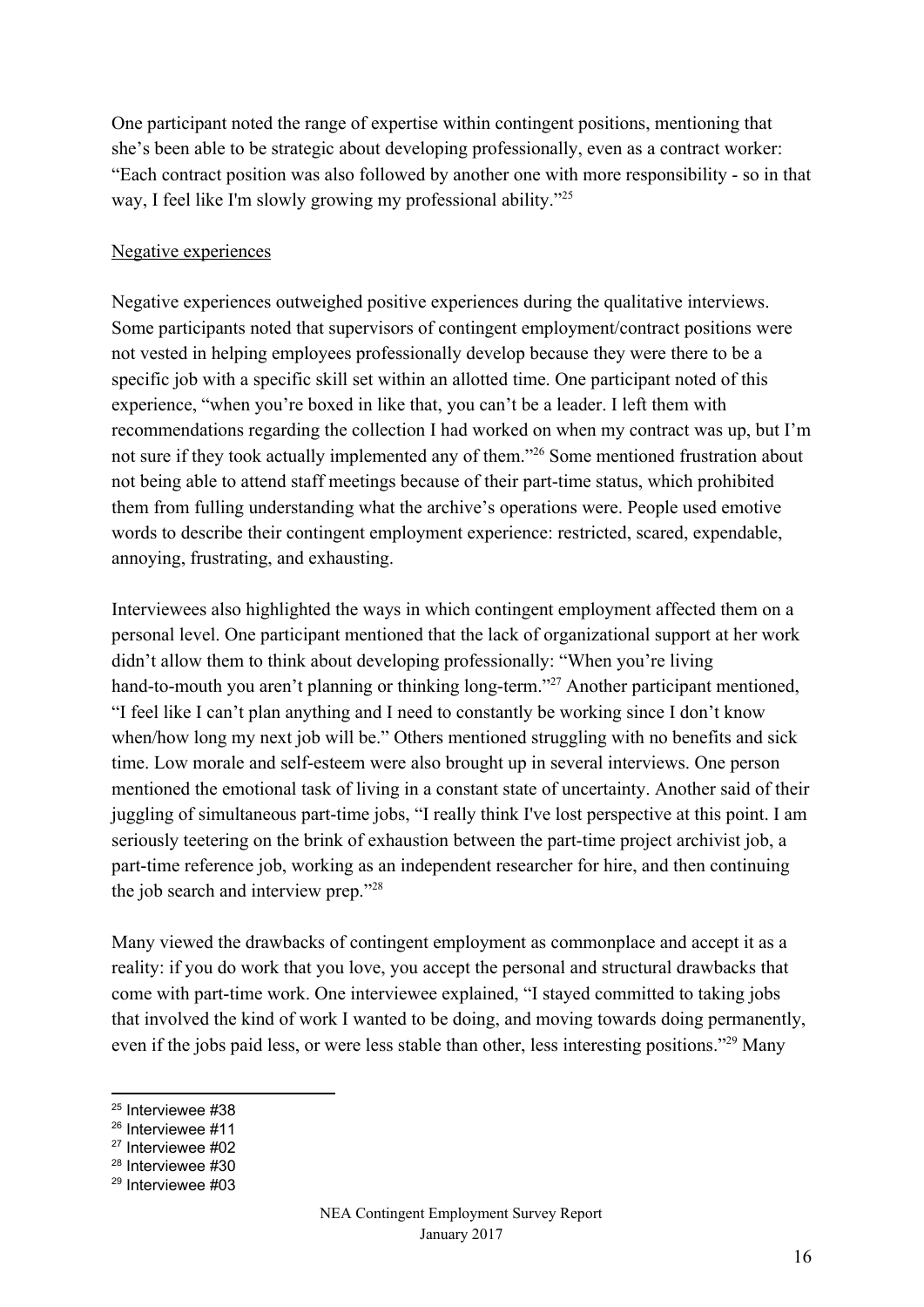participants seem to have normalized the contingent employment experience in the archival field.

Several, however, questioned and probed this idea of normalization further. Several participants noted the cyclical effect that depending on unpaid/contingent employment has in the archival field. One interviewee mentioned that the general DIY mentality in the archival field, which has been largely adopted by necessity by a typically underfunded archival community, has the effect of depending on unpaid labor to get work done within archives and yet also "sustains that we're a perpetually underfunded profession."<sup>30</sup>

## *iv. Reflections on the job search process*

Participants mentioned using a number of resources to gain insight about potential job opportunities. Many of the resources were either used or considered in compiling data about contingent job listings as part of this study. Some of the suspected resources mentioned included Simmons jobline, SAA, ALA, RBMS, NEA, INLJ, Archives Gig, Inside Higher Ed, code4lib.org, Indeed.com, and SimplyHired. Two unsuspecting sources a member expressed consulting include Global Museum and NY Council of Libraries. Respondents also mentioned utilizing professional connections networks to become aware of opportunities.

In searching for opportunities, respondents also mentioned employing tools such as use google alerts, RSS feeds, bookmarking web pages, and subscriptions when possible to automate the process of being informed.

A few respondents spoke to their reflections in being more selective about the positions to which they were applying to. They mentioned factors such as loan payments influencing the (self-identified) high volume of resumes and cover letters being crafted.

About 26% searched for jobs outside of libraries and archives in their most recent job search. In hindsight, an area that the survey could have explored is the feasibility or interest of folks pursuing opportunities outside of their current location. A few participants mentioned that the need to be flexible in job searching and some included location in that suggestion. With over 50% of participants partnered (not to mention other obligations as it relates to other relationships in a geographical space), I imagine that moving might not be a consideration for many of the participants.

*v. What advice did interviewees have now for either their past selves, considering graduate study in the field or just beginning their careers, or for someone today considering a career in archives.*

<sup>30</sup> Interviewee #27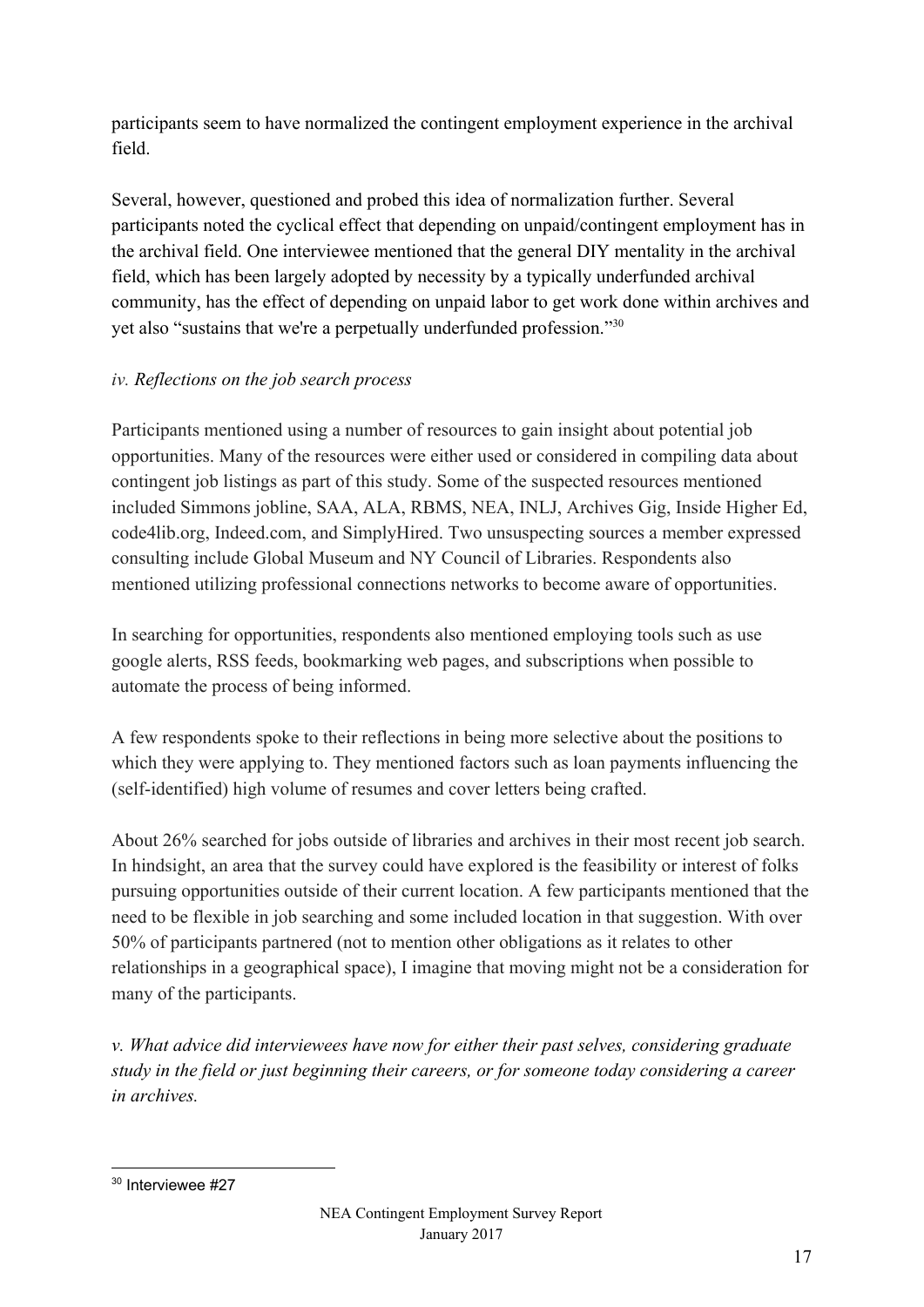When asked about what they might go back and do over, respondents were (perhaps understandably) very reluctant to question their past decisions. Interviewees framed their student debt in almost aggressively personal-choice terms, and solutions to the debt and employment challenges were typically also framed in terms of personal development strategies rather than an opportunity for collective action and/or industry-wide change. One respondent to the online survey wrote:

I just work all the time between school, my part-time jobs, and volunteer work. I have to and I always will have too. I am a first generation american, my parents didn't go to college so in some way working hard all the time seems very normal to me. I have to budget better. I made choices regarding taking out a lot of student loans, do I have to deal with that but that was my choice not others. I have a fairly positive outlook and I have been unemployed for a short period of time and so I can't help but be grateful to have a job at all. $31$ 

More than one interviewee suggested that people considering a career in the field be aware that job prospects are challenging, and that job seekers must be realistic, flexible, passionate, and active in professional organizations. Others suggestions included looking outside one's comfort zone, developing diverse skill sets, having support networks in place for difficult time. Cautionary advice such as "I don't know if I would advise someone to enter this field unless they were  $100\%$  sure" and anecdotes such as "I was planning up to a year to find my first  $[iob]$  so budgeting for that is important" were also shared.<sup>33</sup> The importance of experience before school and during school, along with a diversity and distinguishing trajectories were also expressed. Even with such intentionality, one respondent spoken to external challenges that seemed unavoidable "because there was a job shortage, it was hard to be strategic about career choices."<sup>34</sup>

# **Appendix 1: Research Instrument Online Survey**

The team used Google Forms to create the survey, which was open for responses between 1 April 2016 and 31 July 2016. Below are the questions posed to survey respondents.

Question text is indicated by \*.

Instructional text is indicated with *italics*.

<sup>&</sup>lt;sup>31</sup> Response to the survey question "Did your contingent/part-time employee experience have any impact on your personal, family, or community life?"

<sup>32</sup> Interviewee #24

<sup>33</sup> Interviewee #05

<sup>34</sup> Interviewee #03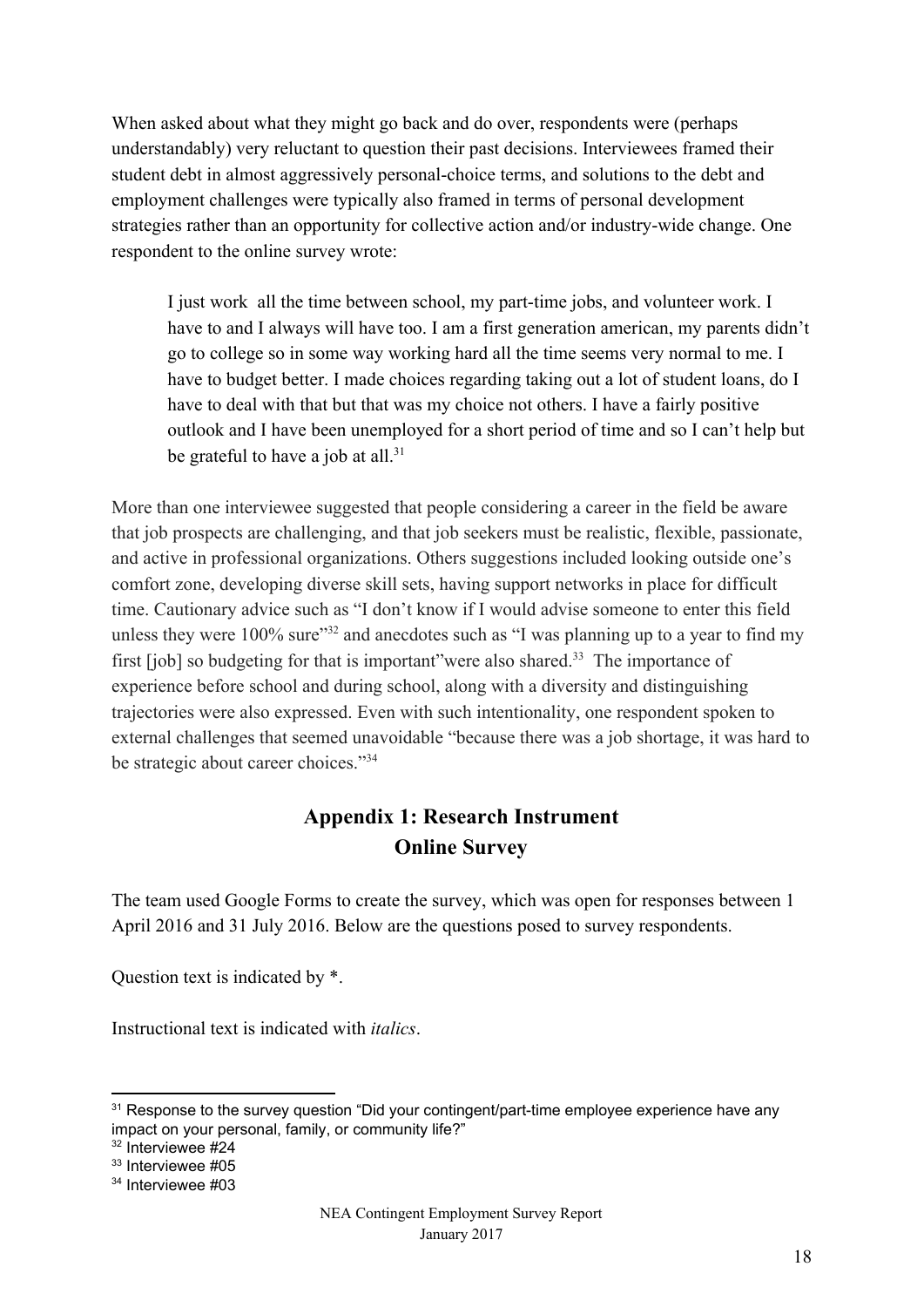The nature of response requested is indicated in brackets: [multiple choice].

## **Online survey**

## **Welcome**

Thank you for your interest in the Contingent Employment Study!

Your responses will help New England Archivists (NEA) better support contingently-employed members in New England.

This survey should take thirty to forty (30-40) minutes to complete.

On the following page, please review and sign the research statement and consent form before beginning the survey.

THIS SURVEY WILL BE OPEN THROUGH 31 JULY 2016.

## TECH NOTES<sup>.</sup>

This is a Google Form survey that may not be compatible with all browsers. If you are having trouble with the text entry fields, we recommend using the Chrome browser to complete the survey.

If you need to correct your responses while in the process of taking the survey, please be sure to use INTERNAL NAVIGATION rather than your browser's "back" button in order to ensure that your responses are not lost.

## **Research Statement**

The purpose of this research study is to collect data and personal narratives that will help us better understand the condition of contingent employment among archivists/librarians in New England. At the end of the study, the research team will make recommendations to New England Archivists (NEA) regarding ways to better support those who are contingently employed in the field. The results of this study will also be made available to the public in a format to be determined.

You are eligible to participate in this study if:

1. You are working, have worked, or have sought/are seeking work in the archival/library science field within the last ten years (2005-Present).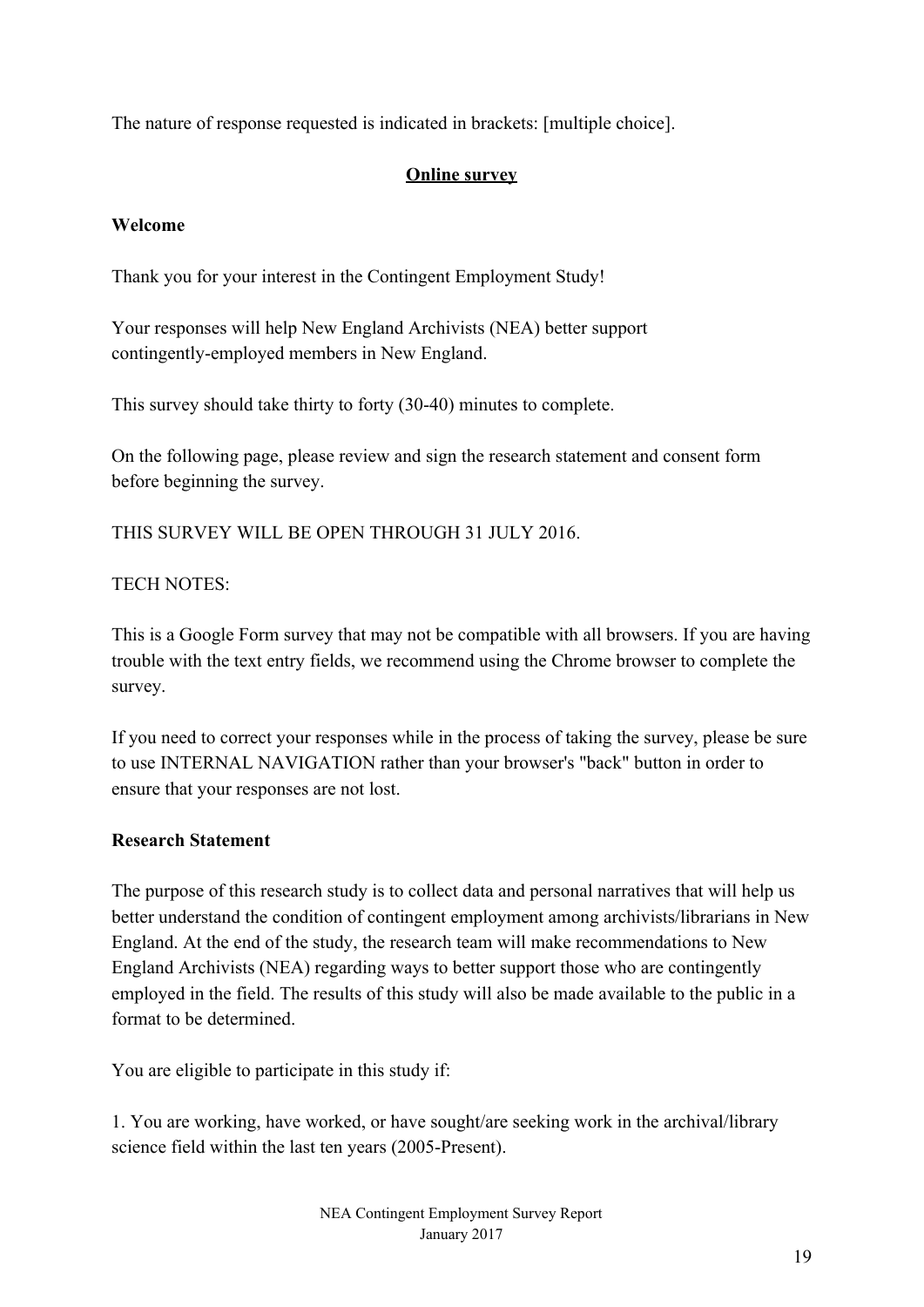2. During any part of that time you live(d) and/or work(ed) in New England (Connecticut, Maine, Massachusetts, New Hampshire, Rhode Island, or Vermont).

3. You are currently contingently employed, or have at any time in the past decade experienced contingent employment, as an archivist/librarian.

Contingent employment, for the purpose of this study, includes involuntary unemployment/job-seeking, temporary/term-limited positions, grant-funded positions, part-time positions, multiple part-time positions simultaneously, employment without benefits colleagues at the same institution enjoy (e.g. vacation time, health insurance, retirement contributions), paraprofessional work you were hired for after obtaining degree, and paraprofessional work you remained in after earning professional qualifications due to lack of professional opportunities.

Study participation consists of completing an online survey designed to gather demographic, educational, and employment data. If, at the end of the survey, you indicate a willingness to be contacted for a follow-up interview then a member of the research team will follow up to schedule an interview. In the interview, you will be asked questions about your experience of and opinions about contingent employment conditions in the archival/library science field.

## **Consent to Participant**

## PARTICIPATION IN THIS RESEARCH IS VOLUNTARY.

You are free to decline to participate or to withdraw your participation at any point, without penalty.

There are no risks associated with this study greater than those of day to day living. To the extent you share personal stories with us, there is a risk of loss of privacy. However, no names of people or institutions will be used in any published reports of this research. Only the research team will have full access to the research data.

The research data will be kept in a secure location. At the conclusion of the study, all identifying information will be removed and the anonymized data will be kept by the principal researcher (Anna Clutterbuck-Cook). Recordings of oral interviews will be destroyed at the end of the study.

There will be no direct benefits or compensation made to you for participating in this research.

There will be no financial cost to you for participating in this research.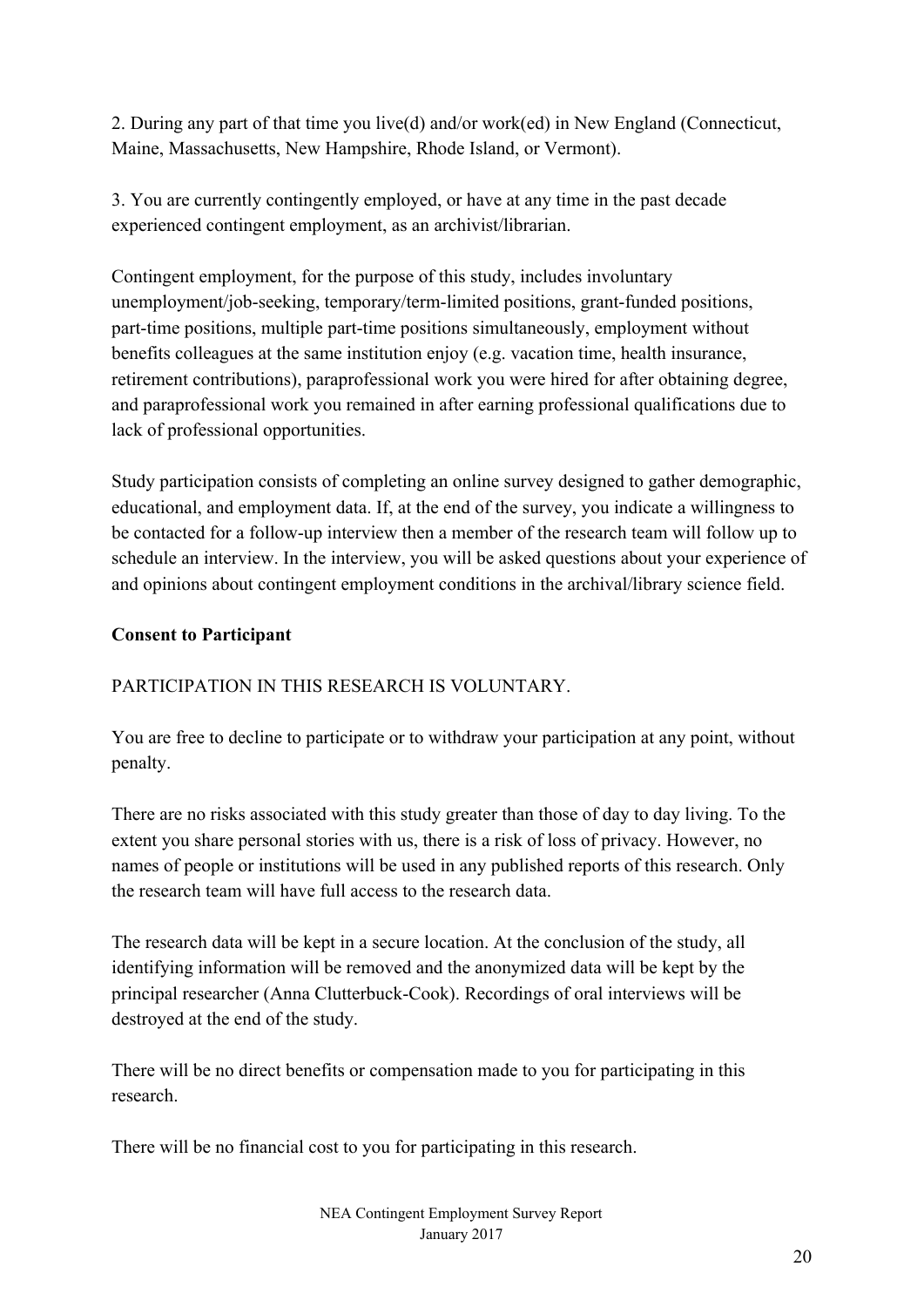If you have any further questions about this study, you may contact the principal researcher and NEA's Inclusion and Diversity Coordinator Anna Clutterbuck-Cook at diversity@newenglandarchivists.org or by phone at 617-646-0561.

You may print out this page for your records or email the principal researcher for a copy of the research statement and consent form at any time.

\*By signing my name below, I accept this research statement and consent to participate in this research study. [text box provided]

## **PART I: Demographics**

*You will have an opportunity to provide your contact information on the final page of this survey if you are willing to be contacted for an interview. The questions below are designed to capture demographic information to help us understand your employment situation in social context.*

\*In which state do you currently live? [multiple choice]

Connecticut Maine Massachusetts New Hampshire Rhode Island Vermont Outside of New England

\*In which state do you currently work? [multiple choice]

Connecticut Maine Massachusetts New Hampshire Rhode Island Vermont Outside of New England

\*How long is your current commute (one way, in minutes)? [text box provided]

\*How do you most often get to work? [multiple choice]

Bicycling Driving Public Transit Walking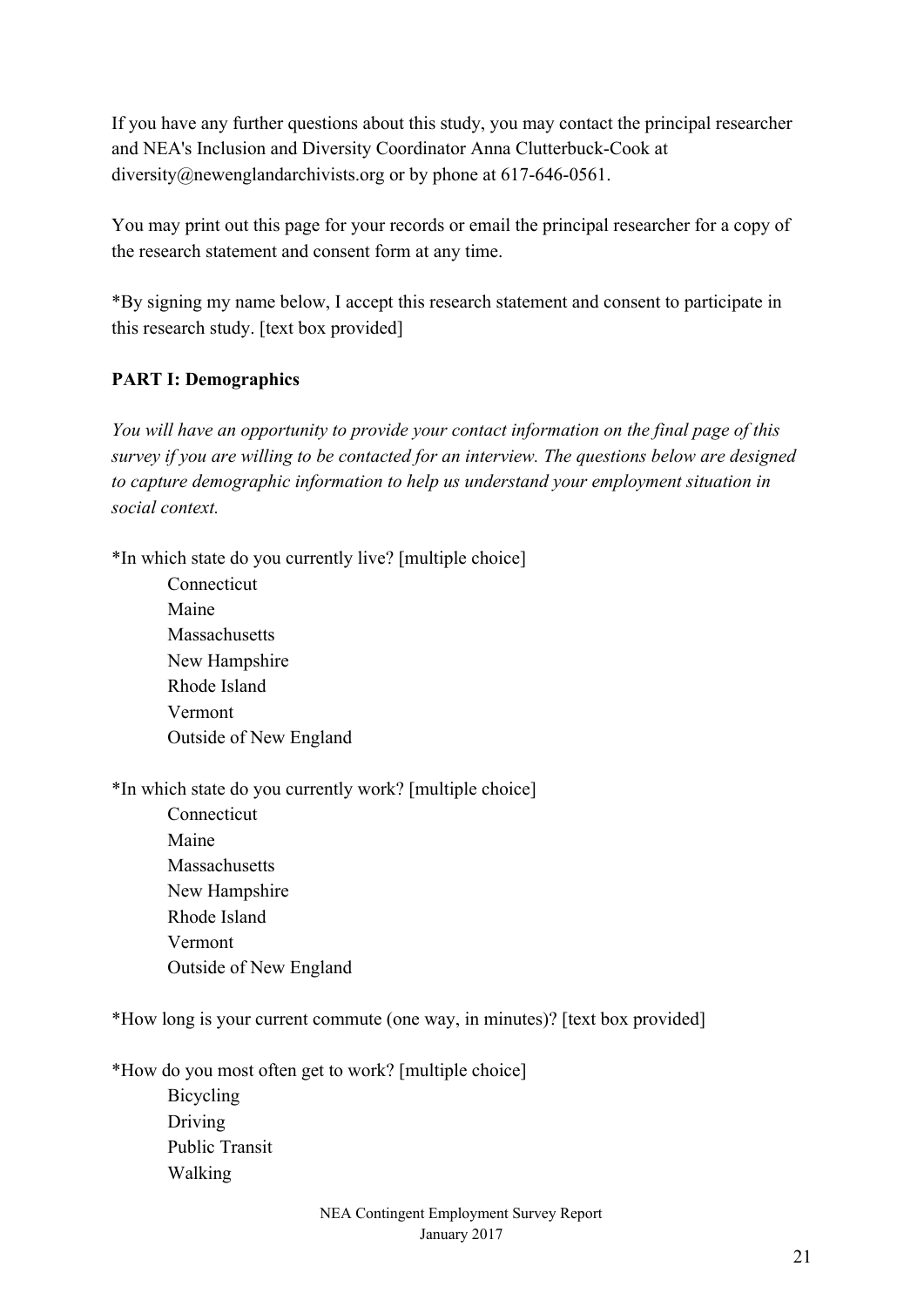Other [text box provided]

\*What is your age? [multiple choice]

18-22 23-29 30-39 40-49 50-59 60-69  $70+$ 

\*What is your race/ethnicity? [multiple choice]

Asian Black or African American Native American Pacific Islander White/Caucasian Prefer not to say Other [text box provided]

\*Are you Hispanic, Latino/a, or Spanish in origin? [Yes/No]

\*What is your gender identity? [multiple choice] Female Male Other [text box provided]

\*Do you identify as LGBT+? [Yes/No]

[if yes] \*You indicated that you identify as LGBT+ on the last screen. If you would like to specify further, please tell us what language you use to self-identify. [text box provided]

\*Do you identify as dis/abled and/or as someone with chronic mental or physical health concerns. [Yes/No]

[if yes] \*You indicated that you identify as dis/abled and/or as someone with chronic mental or physical health concerns on the last screen. If you would like to specify further, please tell us what language you use to self-identify. [text box provided]

\*What is your current housing situation? Dormitory housing Home-owner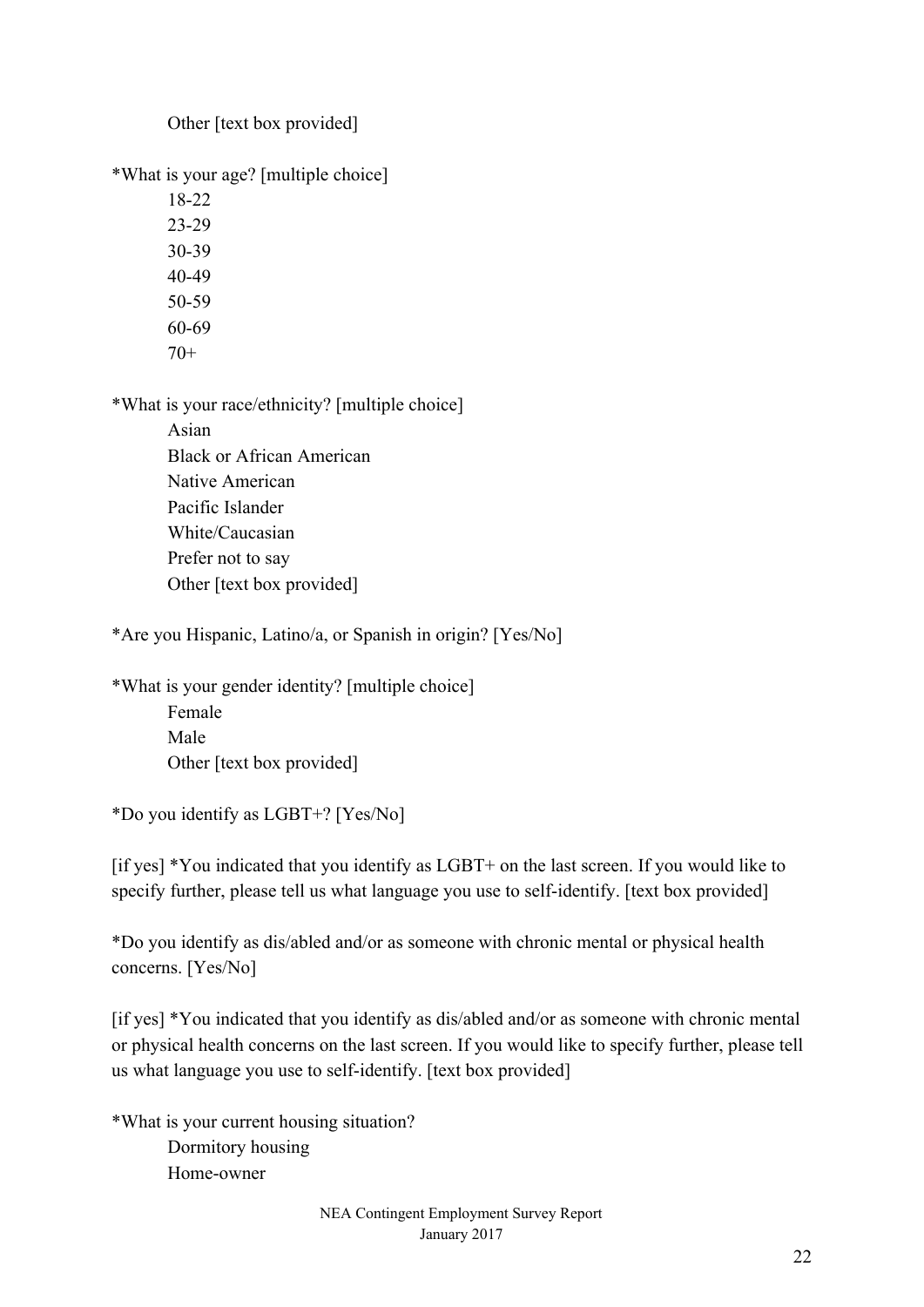**Homeless** Living in the home of a relative Renting, living alone Renting, living with others, Other [text box provided]

\*Do you have another adult or adult(s) with whom you share significant material resources? *Please indicate yes if you are in ANY form of relationship in which you are financially, socially, and/or legally responsible for one another -- for example sharing a bank account, helping to cover student loan payments, if you are co-owners of a home, or co-parenting a child or children.* [Yes/No]

[if yes] \*You indicated in the last question that you share material resources with another adult or adults. What is your relationship with this person or persons? [multiple choice]

Partnered (not legally married), cohabiting Partnered (not legally married), living separately Married, cohabiting Married, living separately Other [text box provided]

\*Is there anyone for whom you are partially or fully financially responsible? [Yes/No] *This may be a legal dependent or someone with whom you share financial resources more equitably. Indicate "Yes" if your current financial responsibilities are disproportionately higher than the other person(s).*

[if yes] \*In the last question you indicated you are partially or fully financially responsible for another individual. Are they your (check all that apply):

Parent(s) Children Spouse/partner(s) Other relative(s) Roommate(s) Other [text box provided]

\*Are there any other life experiences you feel have bearing on your experience as a worker that you would like us to be aware of for this research? [text box provided]

## **Part II: Education**

*In this section, please provide us information about your educational background.*

\*What is the highest level of education you have attained?

NEA Contingent Employment Survey Report January 2017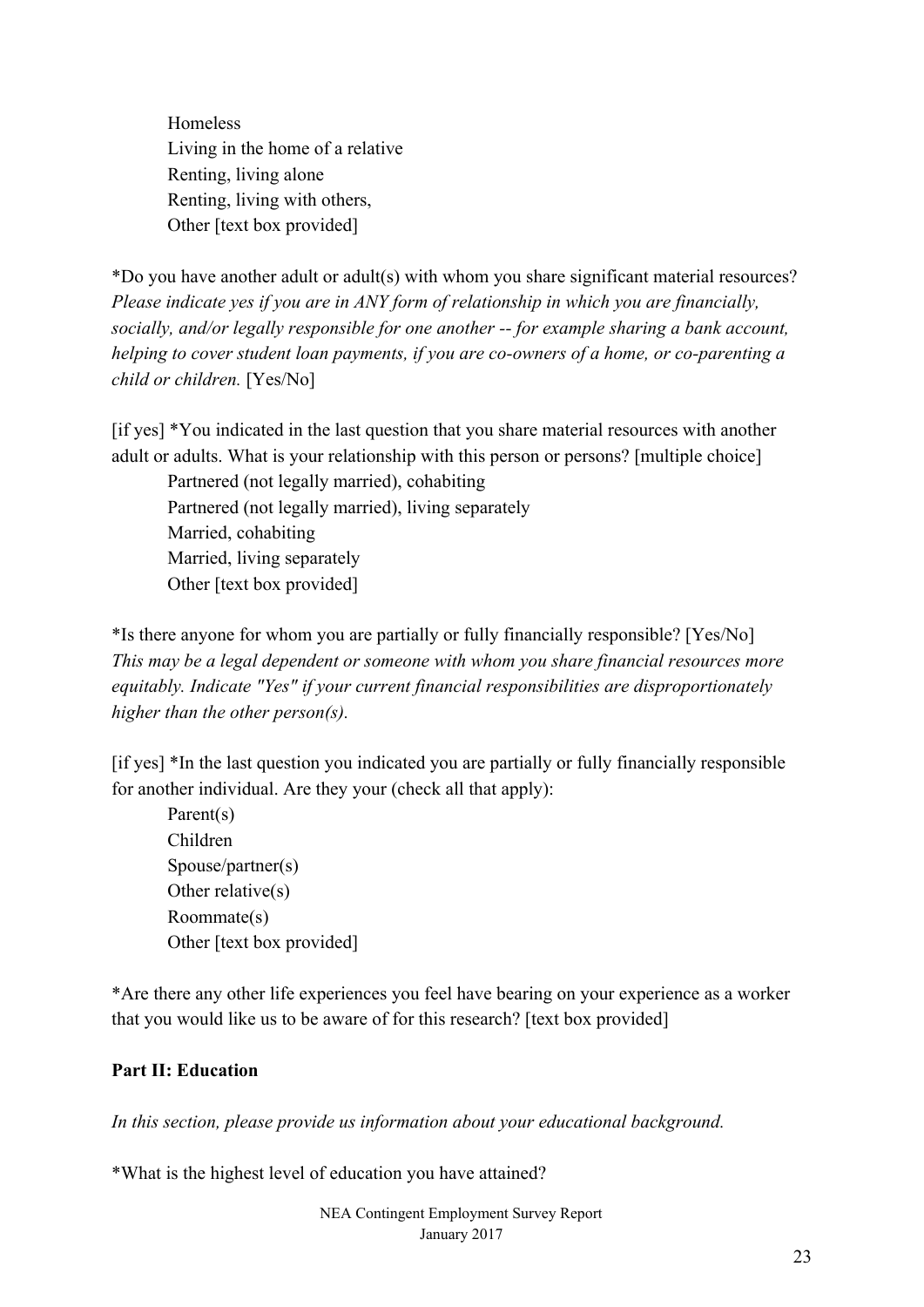Some high school High school graduate Some undergraduate study B.A./B.S. Some postgraduate study M.A./M.S. PhD Other [text box provided]

\*Are you currently enrolled in a degree program? [Yes/No]

[if yes] \*What degree are you working toward? (e.g. M.L.S. in Archives Management, Ph.D. in Russian History) [text box provided]

\*Are you currently pursuing (non-degree granting) continuing education relevant to your work? [Yes/No]

[if yes] \*What further credentials or skills are you working toward? [text box provided]

\*Please list ALL of your majors/minors/areas of concentration/subjects in which you have received formal educational training, including undergraduate, graduate, and any other certifications (e.g. Biology, French, Library Science, Law) [text box provided]

## **Part III: Paying for Your Education**

*In this section please help us understand how you financed your education.*

\*Did you work for pay while completing your degrees (check all that apply)? [multiple choice]

Yes, part time as a high school No, I did not work as a high school student Yes, part time as an undergraduate Yes, full time as an undergraduate No, I did not work as an undergraduate Yes, part time while in graduate school Yes, full time while in graduate school No, I did not work while in graduate school

\*Did you receive non-loan assistance for your UNDERGRADUATE schooling? [Yes/No]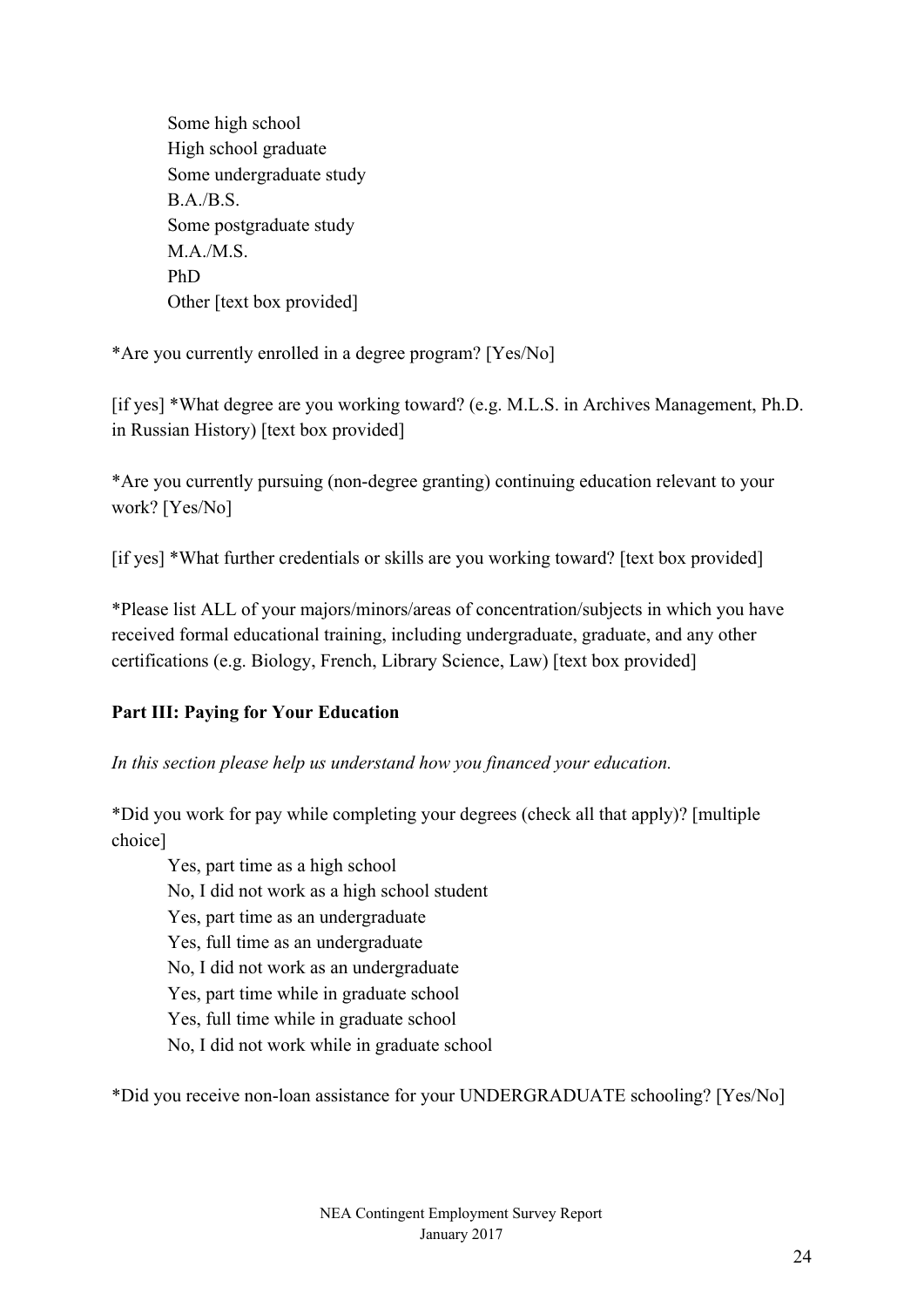[if yes] \*In the last question you indicated that you received non-loan assistance for your UNDERGRADUATE schooling. Please indicate who assisted you with tuition or living expenses (check all that apply): [multiple choice]

Parent Non-parental family member Spouse Employer Grants/scholarships Other [text box provided]

\*Did you receive non-loan assistance for your GRADUATE schooling? [Yes/No]

[if yes] \*In the last question you indicated that you received non-loan assistance for your GRADUATE schooling. Please indicate who assisted you with tuition or living expenses (check all that apply): [multiple choice]

Parent Non-parental family member Spouse Employer Grants/scholarships Other [text box provided]

\*Did you receive non-loan assistance for any ADDITIONAL schooling? [Yes/No]

[if yes] \*In the last question you indicated that you received non-loan assistance for your ADDITIONAL schooling. Please indicate who assisted you with tuition or living expenses (check all that apply): [multiple choice]

Parent Non-parental family member Spouse Employer Grants/scholarships Other [text box provided]

\*Did you take out student loans for your higher education? [Yes/No]

[if yes] *In the previous section you indicated that you took out student loans for your undergraduate and/or graduate education. Please give us an idea of how much debt you took on in order to earn your degrees.*

\*Please indicate in numbers rounded to the nearest 100 (e.g. 40,500) how much you took out in student loans to complete your UNDERGRADUATE degree. [text box provided]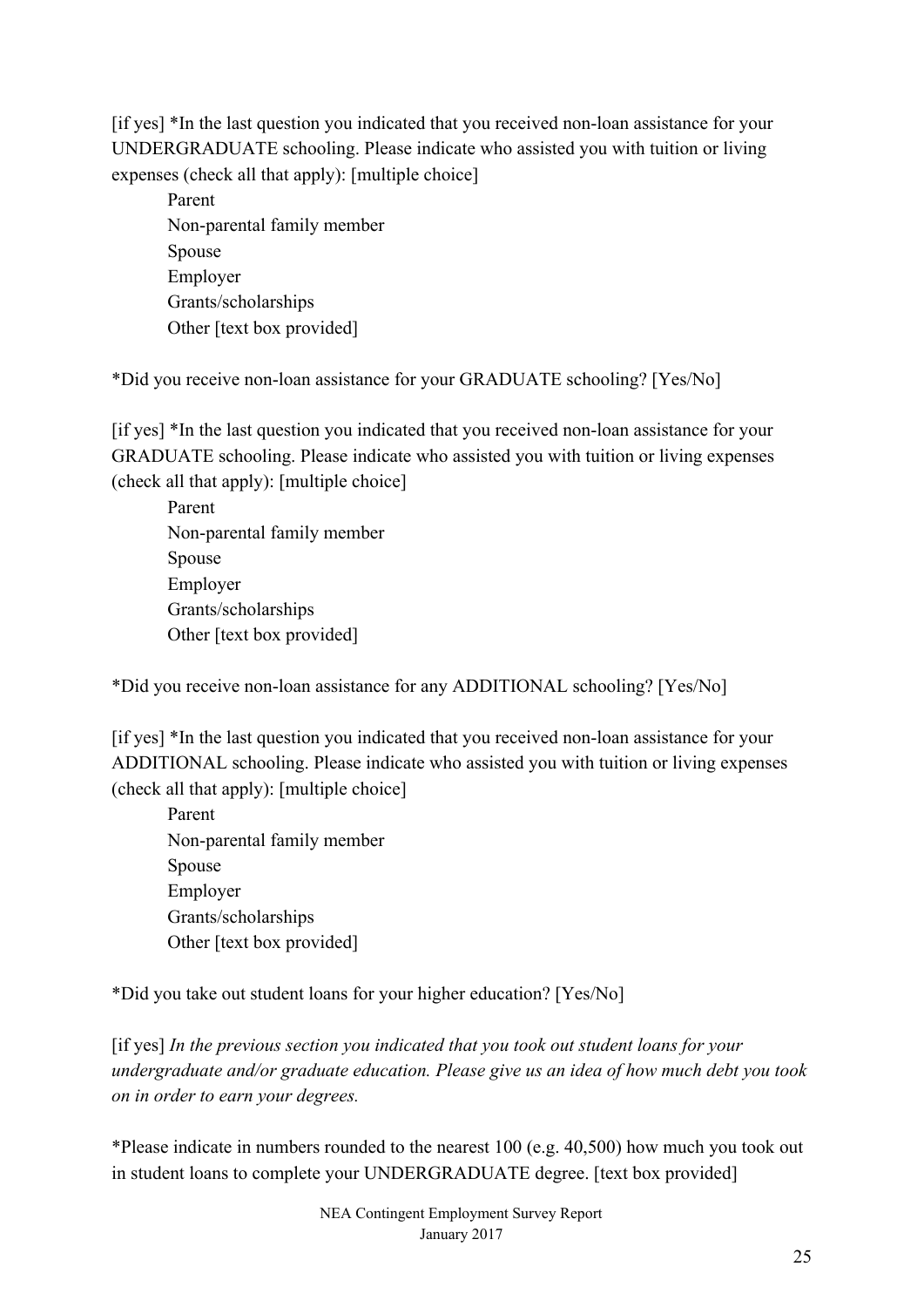\*Please indicate in numbers rounded to the nearest 100 (e.g. 40,500) how much you took out in student loans to complete your GRADUATE degree. [text box provided]

\*Please indicate in numbers rounded to the nearest 100 (e.g. 40,500) how much you took out in student loans to complete your ADDITIONAL/OTHER schooling. [text box provided]

\*Please indicate the CURRENT TOTAL (including interest) in student loans you are carrying rounded to the nearest 100 (e.g. 120,000) [text box provided]

\*What are your current TOTAL monthly payments on your student loan debt, rounded to the nearest 1.00 (e.g. 317) [text box provided]

\*What type of payment plan are you currently on? [multiple choice] Standard Graduated Income-based Income-contingent Pay as you earn Other [text box provided]

\*Are you partially or fully responsible for any other person's student loan debt (e.g. spouse, child)? [Yes/No]

\*[if yes] What is the outstanding amount of that additional student loan debt, rounded to the nearest 100 (e.g. 80,500)? [text box provided]

\*[if yes] What are the TOTAL monthly payments on that additional student loan debt, rounded to the nearest 1.00 (e.g. 317)? [text box provided]

\*Are your TOTAL monthly student loan payments affordable? (Including your own loans and any other person's you are financially responsible for.) [text box provided]

\*Do you feel now, today, that your education was worth the overall cost? [text box provided] \*Is there anything else you wish to share about your experience of paying for your education? [text box provided]

## **PART IV: Employment History**

\*As a library/archives worker do you consider yourself [multiple choice] Student Pre-professional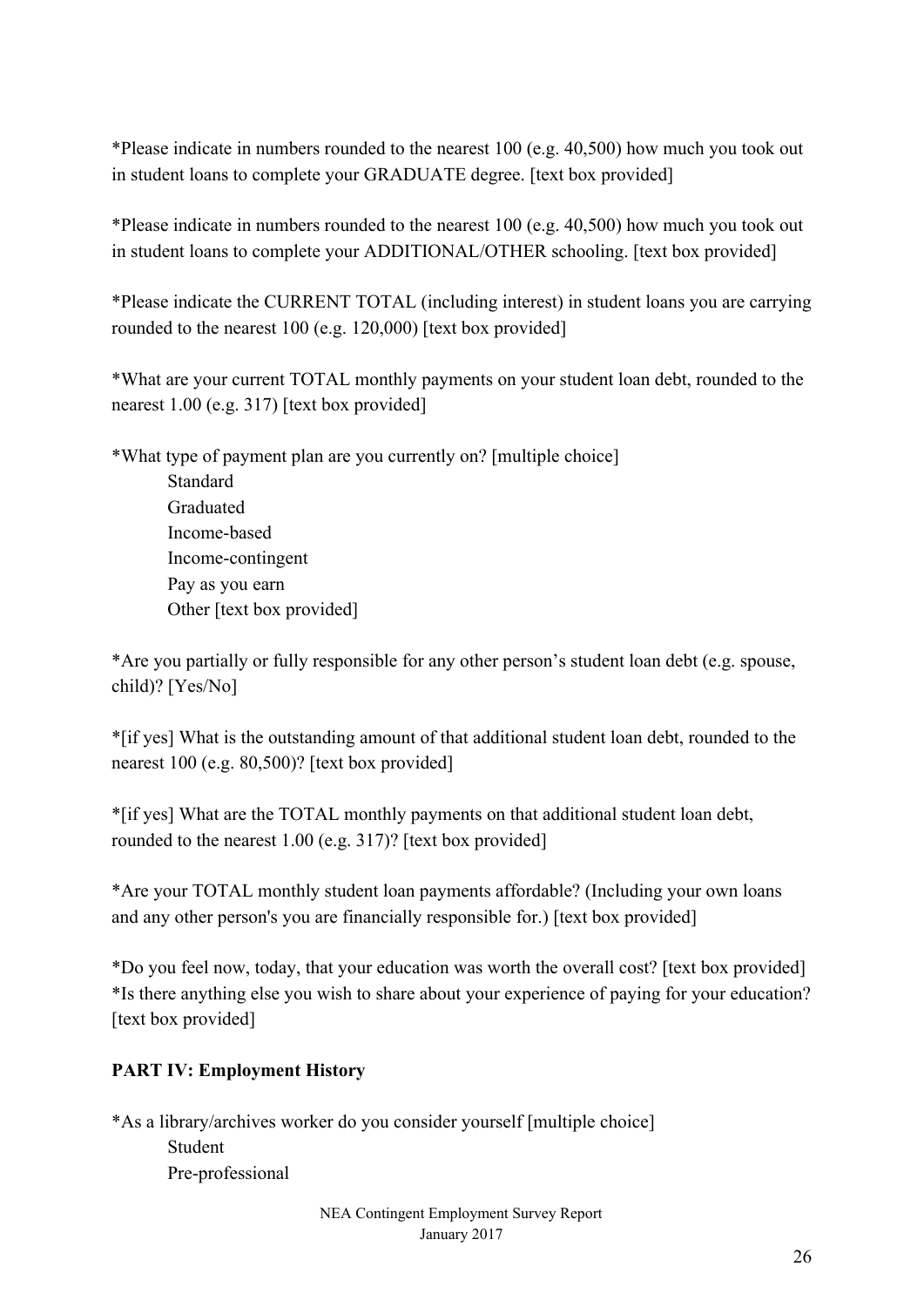Paraprofessional Professional Other [text box provided]

\*For how long have you been working or job-seeking since completing your formal education? (Please provide the TOTAL length of time, rounding up to the nearest month) [text box provided]

\*Have you held jobs outside of the archives/library science field since beginning your education in archives/library science? [Yes/No]

[if yes] \*In the last question you indicated that you had held jobs outside of the archives/library science field since beginning your education in archives/library science. Why did you take the position(s)? (check all that apply) [multiple choice]

I held the non-library/archives position(s) in addition to work in my chosen field in order to pay the bills.

I remained in a position I held prior to my decision to pursue library science/archives work.

I was unable to find a position in my chosen field.

The position paid better than positions in my chosen field.

The work was intrinsically interesting to me.

Other [text box provided]

\*Have you, at any time since completing your formal education, held multiple positions simultaneously to make ends meet? [Yes/No]

[if yes] \*In the previous question you indicated that you have, at some point, held multiple jobs to make ends meet. Answer this question thinking of the time you have held the highest number of positions at one time. How many jobs did you work during that time and roughly how many total hours per week? [text box provided]

# **Work History [respondents were able to complete up to TEN job profiles with the following questions]**

*For each position you have either worked or volunteered for in the archives/library science field, please answer the following questions. Please include both part- and full-time employment and unpaid volunteer positions. DO NOT include internships that were required for your course of study and for which you received academic credit.*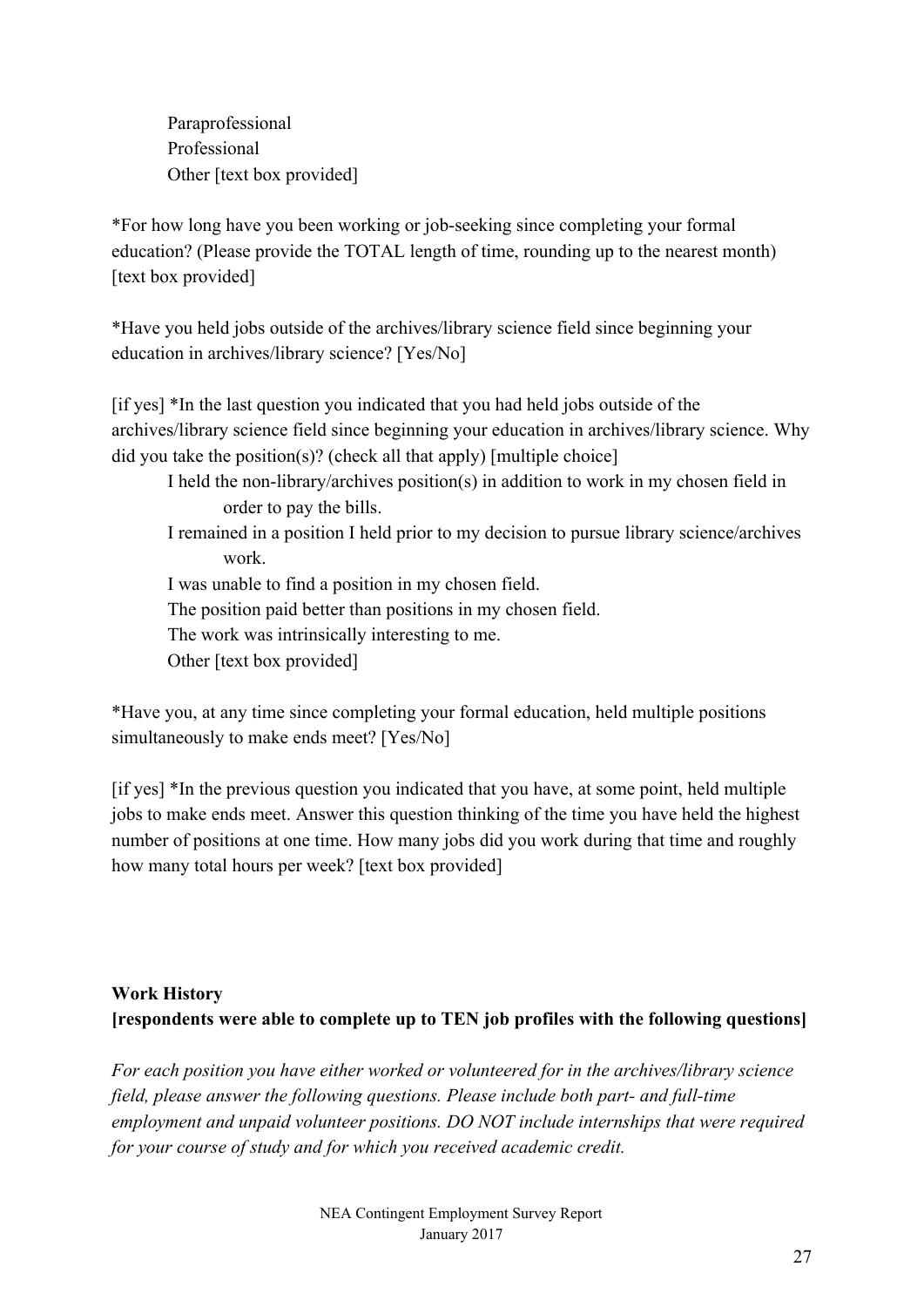\*Position title [text box provided]

\*Type of institution [multiple choice]

Consulting Corporate Federal government Historical society Law library Museum No-profit Private university Public library Public university State/municipal government Other [text box provided]

\*What was the nature of your position? (check all that apply) [multiple choice]

**Contract** Full-time staff Paraprofessional Part-time Project Volunteer

\*Typical hours per week [text box provided]

\*Length of time in the position (be specific: total years and months) [text box]

\*If this was a paid position, please indicate how much you earned when hired (e.g. 30,000 please do not include decimals or dollar signs) *If salaried, provide your annual salary upon hire. If hourly, provide hourly wage upon hire.* [text box provided]

\*Did you receive any raise during your time in this position? [Yes/No]

\*Did you receive any benefits from your employer apart from salary/wages? [Yes/No]

\*If yes, please select below (check all that apply) [multiple choice]

Health Dental Vision Tuition remission Retirement contributions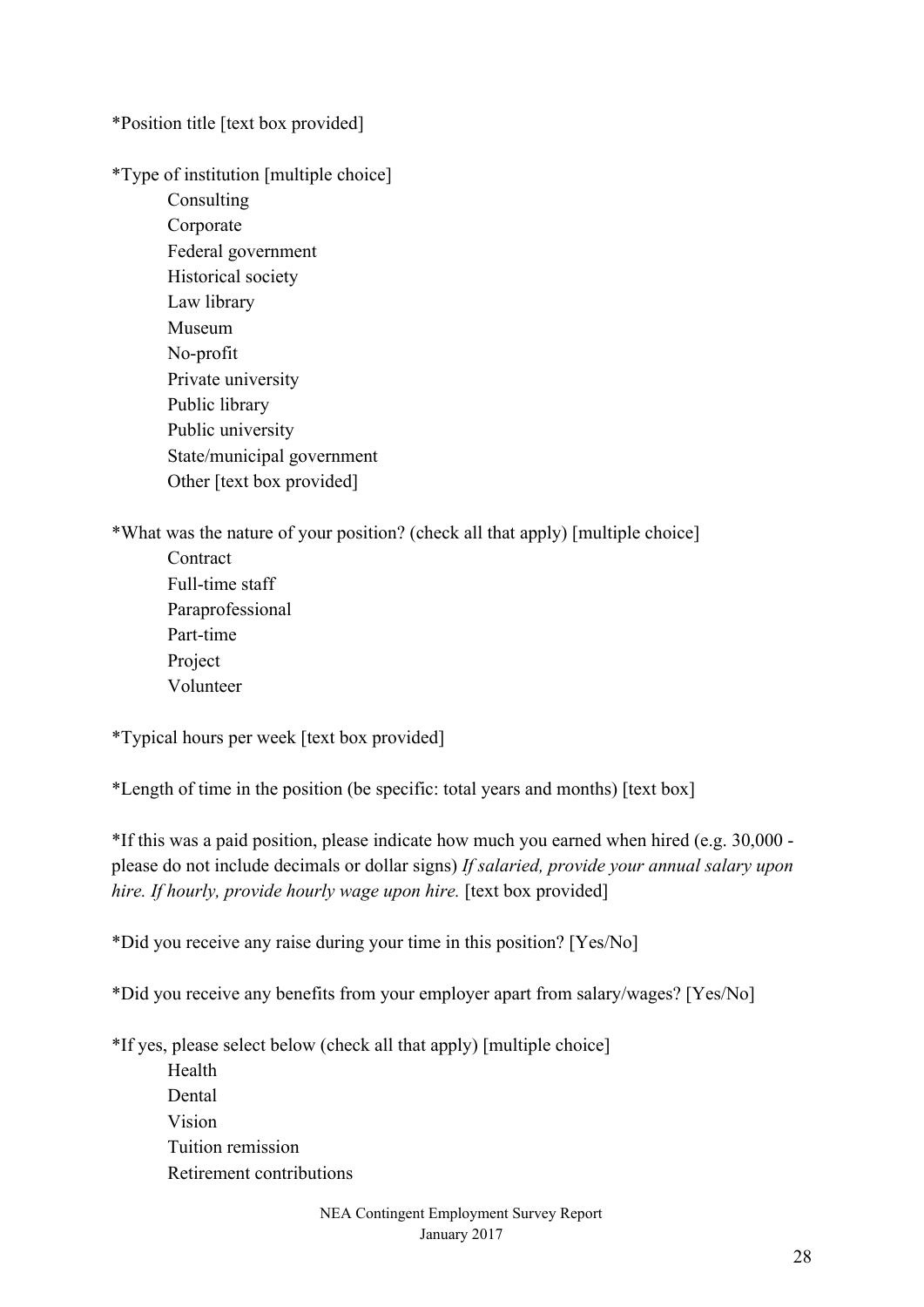Sick time Vacation/personal time Childcare discounts Other [text box provided]

\*Reason for leaving (check all that apply) [multiple choice]

To seek/offered a new position Outgrew the position Work not sustainable Financially not sustainable Funding for the position ran out Geographic relocation Position eliminated by employer Employment terminated Still employed Promoted within organization

\*Have you held any additional positions? [Yes/No]

## **PART V: Contingent Employment Experience**

*In this section, please answer the questions by considering only your experience in CONTINGENT employment situations. As a reminder, the definition of contingent employment for the purposes of this research includes:*

- *● Involuntary unemployment/job-seeking*
- *● Temporary/term-limited positions*
- *● Grant-funded positions*
- *● Part-time positions*
- *● Multiple part-time positions simultaneously*
- *● Employment without benefits colleagues at the same institution enjoy (e.g. vacation time, health insurance, retirement contributions)*
- *● Paraprofessional work you were hired for after obtaining your professional degree*
- *● Paraprofessional work you remained in after earning professional qualifications due to lack of professional opportunities.*

\*Which aspects of your contingent employment experience(s) did you like? [text box provided]

\*Which aspects of your contingent employment experience(s) did you dislike? [text box provided]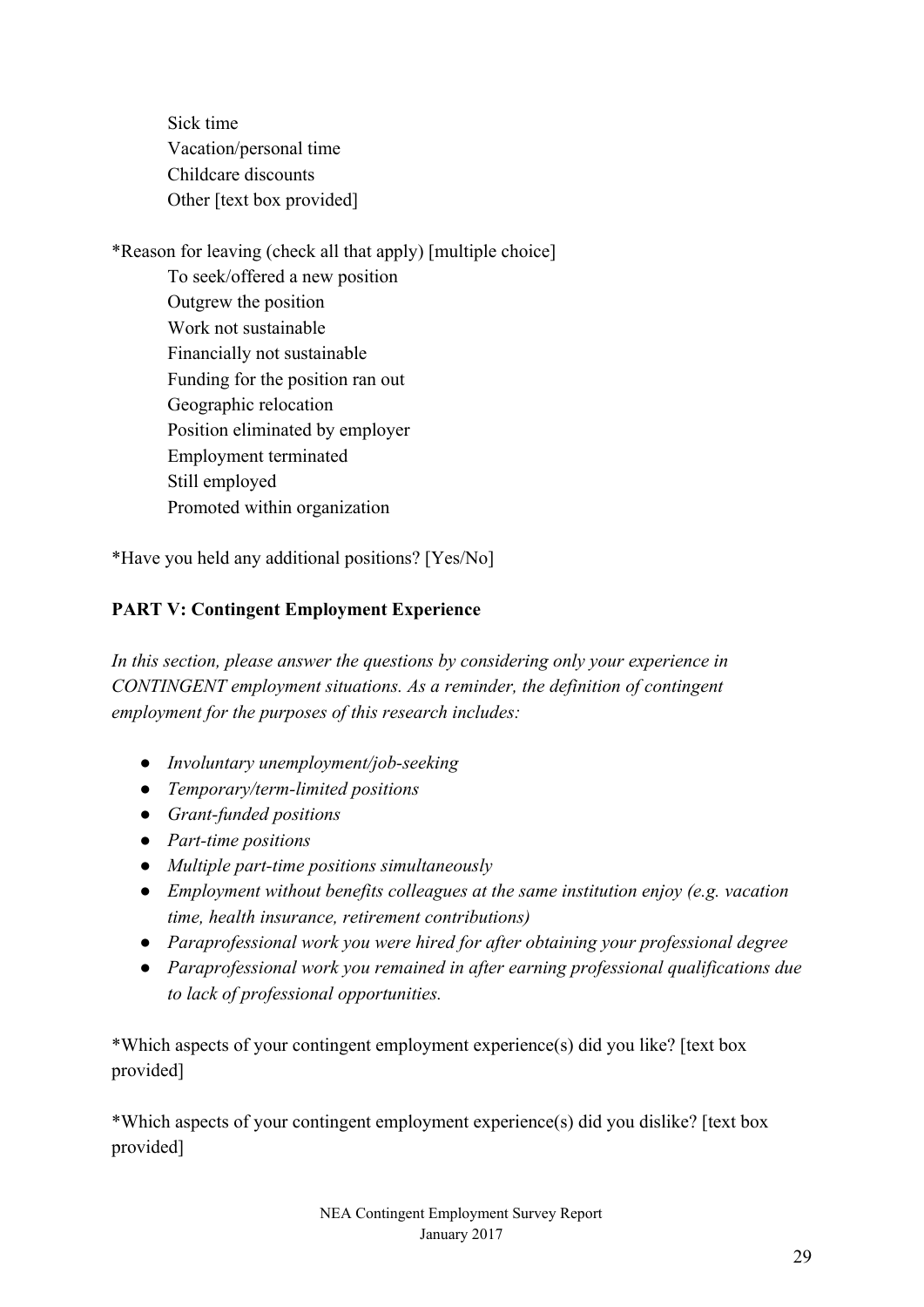\*Did your contingent/part-time employee experience have any impact on your personal, family, or community life? [text box provided]

\*What, if anything, would have improved your experience as a contingent employee? [text box provided]

## **PART VI: Experience Job Searching**

*In this section, please share your experience job searching in the archives/library science field.*

*NOTE:This survey only asks about your most recent job search. Additional job search experiences can be discussed in the follow-up interview.*

\*How did you find your current (or most recent if not currently employed) job in the archives/library science field? [multiple choice]

Internal promotion Job announcement Networking Recruited by employer Temp agency Other [text box provided]

\*If you are currently job seeking, for how many months have you been applying for positions? [text box provided]

\*If you are currently employed, think back to your MOST RECENT job search. How many months were you applying for positions? [text box provided]

\*During what year(s) was this job search conducted? [text box provided]

\*During your current/most recent job search period, how many applications did you submit? [text box provided]

\*During your current/most recent job search period, how many interviews were you granted? [text box provided]

\*Were you offered any positions during your job search that you turned down? [Yes/No]

[if yes] \*In the last question you indicated that you turned down a job offer. For what reason(s) did you turn down the job offer? [text box provided]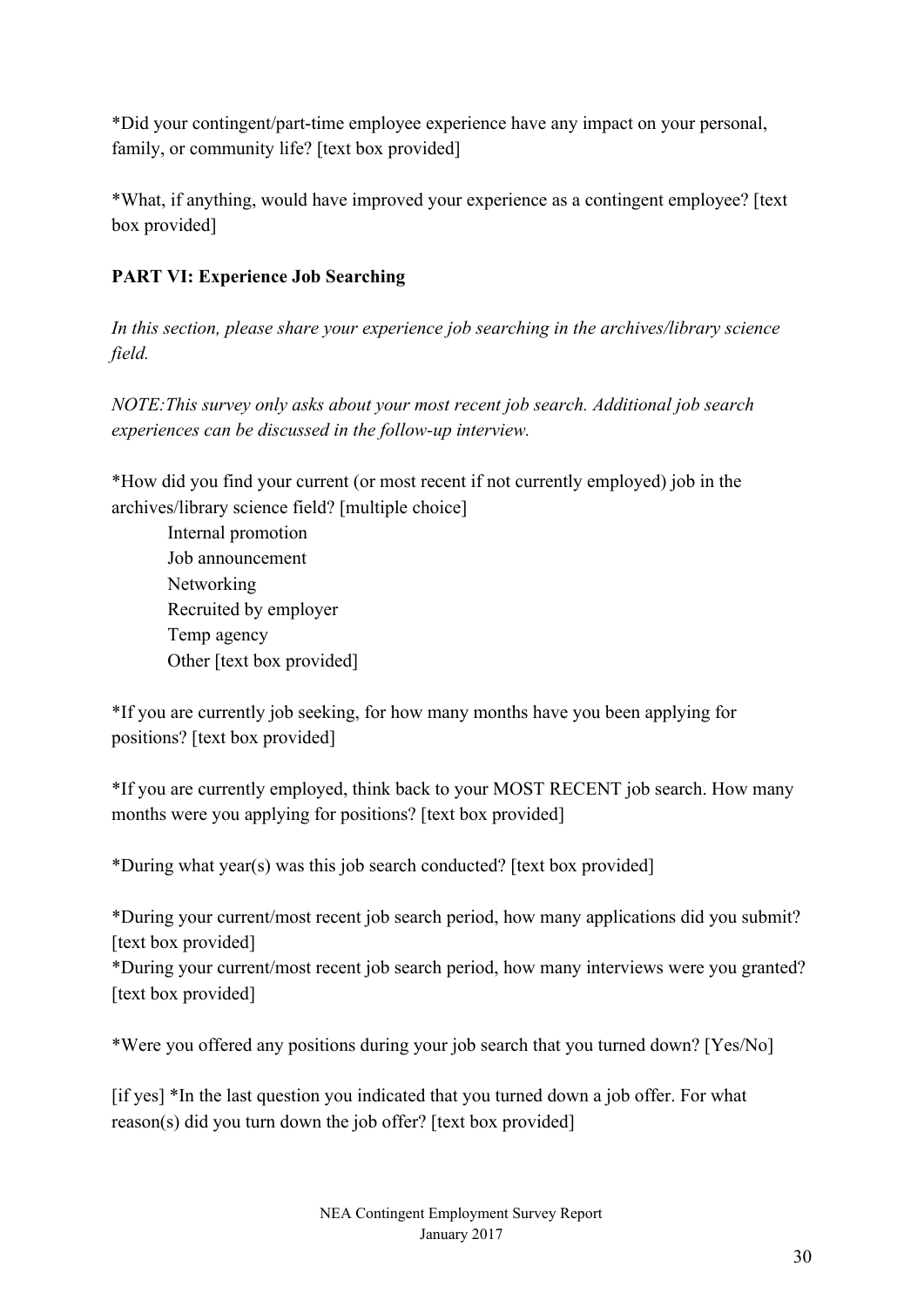\*During your current/most recent job search have you or did you apply for positions outside of the archives/library science field? [Yes/No]

[if yes] \*In the last question you indicated that you sought work outside the library science/archives field. In what field(s) did you seek employment?

## **PART VII: Interested in Being Interviewed?**

*Thank you for taking the time to complete this written survey! Your responses will assist the Contingent Employment Study research team build a picture of contingent employment in the archives/library science field across New England. Would you be interested in having one of our research team members contact you for a follow-up interview.*

*The interview will most likely be conducted via Chatzy, a private and anonymous chat hosting service. If you would prefer to meet in person or conduct your interview via telephone or Skype, our team can also make arrangements to follow-up using those methods.*

## \*[Yes/No]

[if yes] *Please provide contact information below. This contact information will not shared beyond the survey team.*

\*Name \*Preferred pronouns \*Preferred method of contact (We will use your preferred method of contact to follow-up and how and when you would like to be interviewed.) \*Email \*Telephone

## **You're Done! Thank you!**

Thank you for completing our survey!

Please pass this survey along to friends and colleagues: [URL provided].

If you indicated that you are interested in participating in a follow-up interview, a member of our research team will be in contact within 15 business days.

If you declined to participate in a follow-up interview, THANK YOU again for completing this survey. Your responses will help us understand how to better support the contingently-employed members of our profession.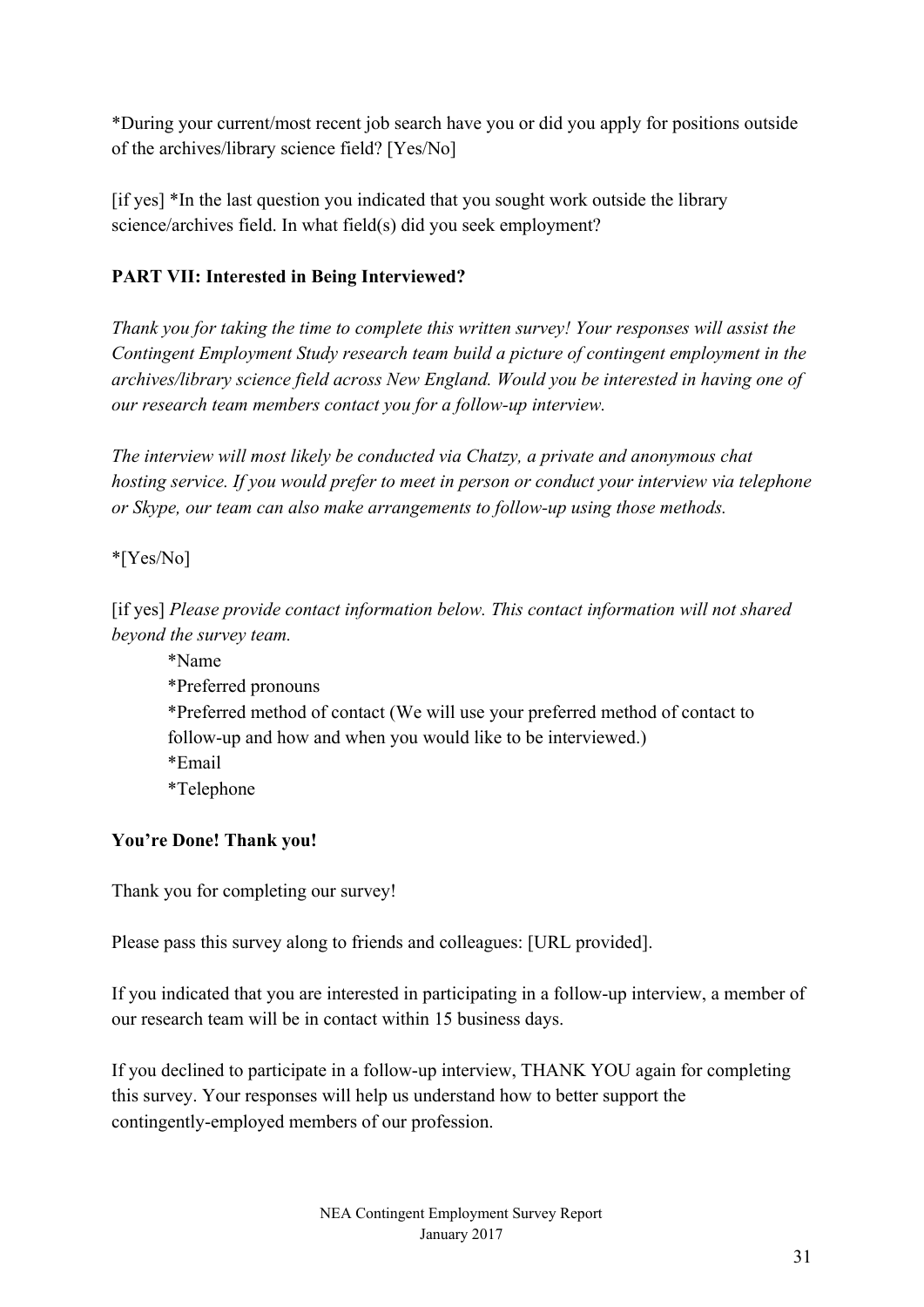The research findings will be analyzed and the final report made available publicly through NEA outlets, likely at some point in 2017.

If you have any follow-up questions, you are welcome to contact principal researcher Anna Clutterbuck-Cook at diversity@newenglandarchivists.org at any time.

Please press "SUBMIT" below and have a great day!

# **Appendix 2: Research Instrument Semi-structured Interview Questions**

This was a semi-structured interview, during which we allowed the interviewee to follow their thoughts and reflections on the following five areas of experience:

- What role could or should NEA play in responding to contingent employment?
- What examples (if any) do you have of organizations, employers, or communities responding in a positive, constructive way to the realities of contingent employment?
- What contingent employment experiences (if any) helped you further your career or reach particular goals?
- What was your job search process like and how might it have been improved?
- What advice do you have now for your past self, considering graduate study in the field or just beginning your career, or what advice would you have for someone today considering a career in archives?

The following interview instructions were prepared by the principle researcher for the team interviewers:

## *When a Chatzy session commences, please begin with some opening statements reminding interviewees of the parameters of the interview and their rights as interviewees. Below is some boilerplate to cut and paste.*

*I recommend cutting and pasting paragraph by paragraph so the participant has time to read the text rather than being given a single giant wall of information :).*

#### Welcome!

Thank you for completing our survey and for your willingness to participate in this follow-up interview for NEA's contingent employment study. Before I ask the first question, I need to provide you with some information about the interview and give you the opportunity to raise any questions or concerns you have about the process.

Participation in this interview is voluntary. You are free to decline to answer any question or to end the interview at any point, without penalty.